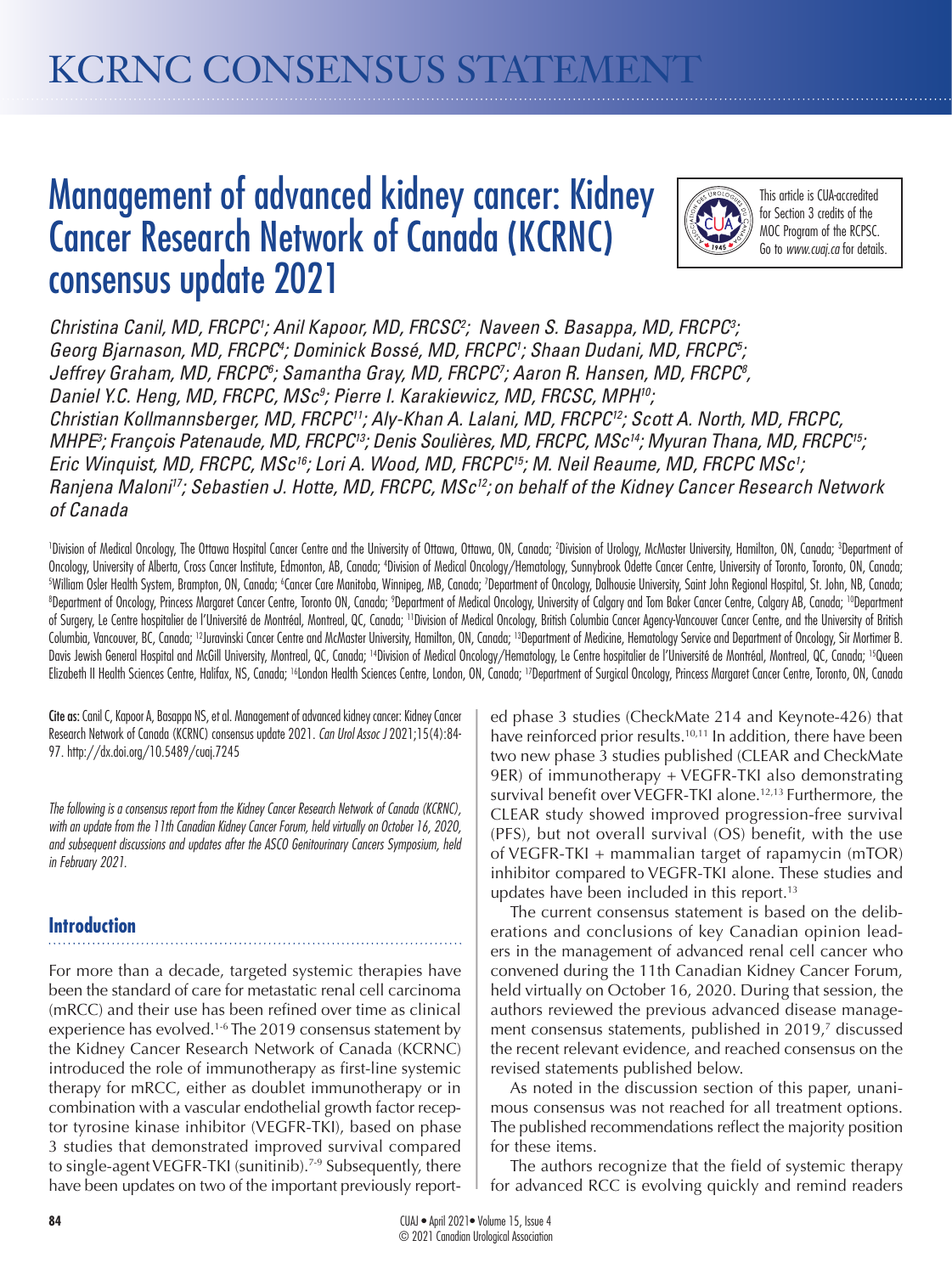that the recommendations made in this document reflect the available evidence at the time the consensus conference participants reached their conclusions (October 16, 2020). Two exceptions are the late addition of data from the CLEAR and PAPMET studies, which were presented at the ASCO Genitourinary Cancers Symposium on February 13, 2021 and concurrently published.13-16 The results of these trials were reviewed by all co-authors and there was agreement to include the findings in this publication to ensure the most contemporary document and recommendations possible. As new data become available, treatment options will invariably change, and members of the KCRNC intend to update these recommendations on a regular basis moving forward.

# **1. Management of locally advanced kidney cancer**

## 1.1. Neoadjuvant therapy

## **There is no indication for neoadjuvant therapy prior to planned surgical resection of the primary kidney tumor outside the context of a clinical trial.**

If patients are felt to have surgically resectable disease at diagnosis and are medically fit, they should proceed immediately to surgery. There is currently insufficient evidence to support a general recommendation for neoadjuvant therapy.

There have been many small studies demonstrating a potential benefit of systemic neoadjuvant approaches (mostly with VEGFR-TKIs), including modest reduction in tumor size and possible facilitation of locally advanced tumor resection and complex partial nephrectomy.17-30 However, there are no randomized controlled trials to support the use of neoadjuvant therapy.

Studies investigating the utility of immune checkpoint inhibitors, VEGFR-TKIs, or their combination in the neoadjuvant setting are currently ongoing.<sup>31-36</sup> There is also a study investigating the use of a neoadjuvant vaccine in RCC.37

In summary, there is insufficient evidence to support a specific recommendation for routine use of neoadjuvant therapy outside of clinical trials. However, some patients with advanced localized disease deemed medically or surgically inoperable at diagnosis may have a radiological and/ or clinical response to systemic therapy. A multidisciplinary team should re-evaluate these cases if there is any question that they may have converted to an operable state and are likely to benefit from nephrectomy, as discussed in section 2.4 below ("Cytoreductive nephrectomy").

# 1.2. Adjuvant therapy

The use of adjuvant therapy following nephrectomy in **non-metastatic RCC patients is not currently recommended outside the context of a clinical trial.**

Adjuvant therapy with cytokines (interferon-alpha) does not improve OS after nephrectomy<sup>38</sup> and five prospective randomized trials of VEGFR-TKIs have failed to show OS benefit for sunitinib, sorafenib, pazopanib, and axitinib. 39-44

The phase 3 S-TRAC two-arm, randomized, placebo-controlled trial of one year of sunitinib or placebo in patients at high risk of recurrence showed an improvement in the primary endpoint of disease-free survival (DFS) with adjuvant sunitinib comparable to the time on therapy.<sup>40</sup> For OS, a secondary endpoint, the most recent published update on S-TRAC reported that the median had not yet been reached for either arm, with no significant difference between sunitinib and placebo (hazard ratio [HR] 0.92, 95% confidence interval [CI]  $0.66-1.28$ , p=0.6).<sup>40</sup> Quality-of-life outcomes demonstrate that on most QLQ-C30 subscales, patients in the sunitinib group had lower scores than those in the placebo group.<sup>40</sup> In the U.S., sunitinib was approved for use in the adjuvant setting based largely on the findings of this study.<sup>45</sup> Sunitinib is not approved for this indication in Canada.

As is the case in the neoadjuvant space, a number of ongoing studies in the adjuvant setting are seeking to determine the role and duration of therapy of other molecular targeted therapy (everolimus<sup>46</sup>) or immune checkpoint inhibition (atezolizumab, $47$  ipilimumab + nivolumab, $48$  pembrolizumab,<sup>49</sup> durvalumab  $\pm$  tremelimumab<sup>50</sup>).

To summarize, to date, no clinical trial has demonstrated an OS advantage with adjuvant targeted therapy in patients with RCC after curative resection of the primary tumor. Pending additional data from ongoing adjuvant trials, patients with high-risk tumors who have undergone complete resection should not be routinely offered adjuvant systemic therapy and should be encouraged to participate in clinical trials whenever possible.

# **2. Advanced or metastatic kidney cancer**

When recommending systemic therapy for advanced or mRCC, several key factors must be taken into account. Patients are best served if the prescribing physician is an oncology specialist knowledgeable of the disease, the drugs, acute and long-term toxicities, drug interactions, and monitoring of treatment and response. Patients should be managed in a multidisciplinary environment with adequate resources, including access to radiation oncology, surgical oncology, nursing care, dietary care, and pharmacy support.

Patients must be evaluated frequently to ensure toxicities are recognized and managed appropriately. Patients and caregivers should be provided with information concerning potential side effects, as well as their prevention and management. Participation in clinical trials is strongly encouraged.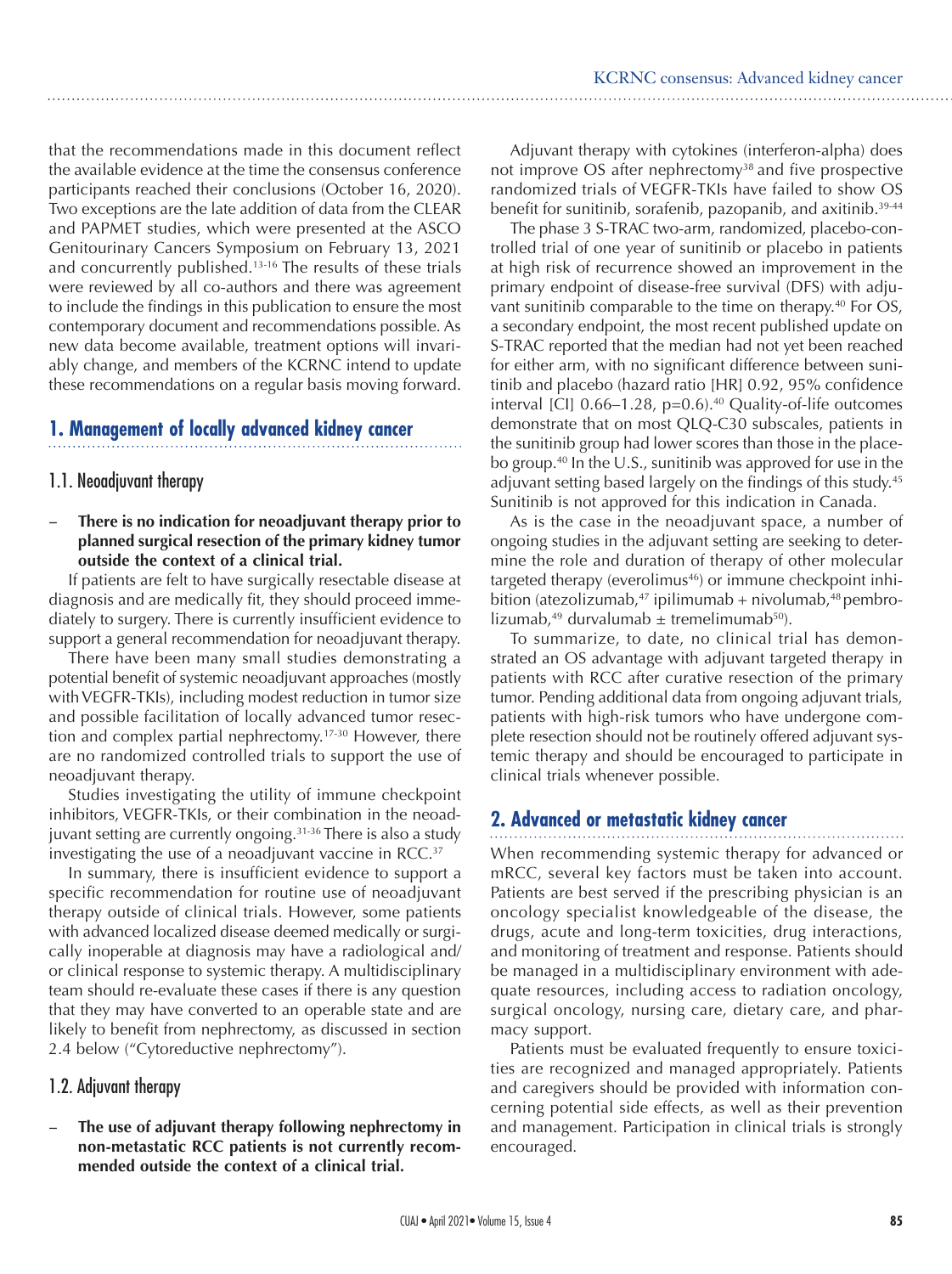# 2.1. Clear-cell carcinoma (Table 1)

#### *2.1.1. Untreated patients*

- Choice of initial systemic treatment is based in part **on International Metastatic RCC Database Consortium (IMDC) risk status.**
- For IMDC favorable-risk patients, a combination of **immunotherapy + VEGFR-TKI is the preferred firstline treatment, based on improvements in PFS in this subgroup, when compared to sunitinib monotherapy. Although none of the studies have yet to show statistically significant improvements in OS, events have been few and further followup is needed. Targeted therapy can be considered an alternative active treatment option, primarily for patients who have a contraindication to immunotherapy.**
- Active surveillance can also be considered in selected **patients with favorable-risk/intermediate-risk with one risk factor, as some patients have slow-growing, lowvolume, and/or asymptomatic disease or significant comorbidities.**
- For IMDC intermediate- or poor-risk patients, either **ipilimumab + nivolumab OR a combination of immunotherapy + VEGFR-TKI are the preferred first-line therapies. Targeted therapy remains an alternative option,**

#### **primarily for patients who have a contraindication to immunotherapy or who are felt to be unable to tolerate combination therapy.**

#### 2.1.1.1. Risk-stratification

Risk-stratification is a critical first step in therapeutic decision-making for patients with mRCC. Using data from the targeted-therapy era, Heng and colleagues published a riskstratification score based on information obtained from the IMDC.51 Although mRCC has entered the immune checkpoint inhibitor era, the set of six IMDC criteria (hemoglobin less than the lower limit of normal, corrected calcium greater than the upper limit of normal (ULN), platelets greater than the ULN, neutrophils greater than the ULN, Karnofsky performance status less than 80%, and time from diagnosis to treatment of less than one year) remains the recommended tool for patient counselling, treatment selection (e.g., initial observation, systemic therapy, cytoreductive nephrectomy), and future research studies. These IMDC criteria stratify patients with mRCC into 3 risk groups based on their score: favorable (0), intermediate (1–2), or poor (3–6). It should be emphasized that the IMDC classification is a prognostic classification and not a predictive tool. To date, no reliable or helpful predictive biomarkers exist to inform optimal treatment selection.

| Table 1. Therapeutic options for advanced clear-cell RCC<br>Participation in clinical trials is strongly encouraged in all settings of treatment |                                                            |                                                                                                                |                                                                                       |  |
|--------------------------------------------------------------------------------------------------------------------------------------------------|------------------------------------------------------------|----------------------------------------------------------------------------------------------------------------|---------------------------------------------------------------------------------------|--|
| <b>Setting</b>                                                                                                                                   | <b>Patients</b>                                            | <b>Preferred</b>                                                                                               | <b>Options</b>                                                                        |  |
| <b>Untreated</b>                                                                                                                                 | Favorable-risk (IMDC)                                      | Pembrolizumab + Axitinib<br>Nivolumab + Cabozantinib*<br>Lenvatinib + Pembrolizumab*                           | Sunitinib<br>Pazopanib<br>Axitinib + Avelumab*<br>Active surveillance                 |  |
|                                                                                                                                                  | Intermediate-/poor-risk (IMDC)                             | Ipilimumab + Nivolumab<br>Pembrolizumab + Axitinib<br>Nivolumab + Cabozantinib*<br>Lenvatinib + Pembrolizumab* | Sunitinib<br>Pazopanib<br>Cabozantinib<br>Axitinib + Avelumab*<br>Active surveillance |  |
| Second-line<br>and beyond                                                                                                                        | <b>Prior VEGF inhibitor</b>                                | Nivolumab<br>Cabozantinib                                                                                      | Lenvatinib + Everolimus<br>Axitinib<br>Everolimus                                     |  |
|                                                                                                                                                  | <b>Options</b>                                             |                                                                                                                |                                                                                       |  |
|                                                                                                                                                  | Prior immune checkpoint inhibitor                          | Axitinib<br>Cabozantinib*<br>Lenvatinib + Everolimus*<br>Pazopanib<br>Sunitinib                                |                                                                                       |  |
|                                                                                                                                                  | Prior VEGF and immune checkpoint<br>inhibitor <sup>#</sup> | Axitinib<br>Cabozantinib<br>Lenvatinib + Everolimus<br>Pazopanib<br>Sunitinib                                  |                                                                                       |  |

"Preferred" options originated from studies that have demonstrated overall survival (OS) improvements. "Options" have usually demonstrated a progression-free survival advantage but not necessarily OS survival. \*Not yet approved in Canada for this indication. #If not previously used. IMDC: International Metastatic RCC Database Consortium; RCC: renal cell carcinoma; VEGF: vascular endothelial growth factor.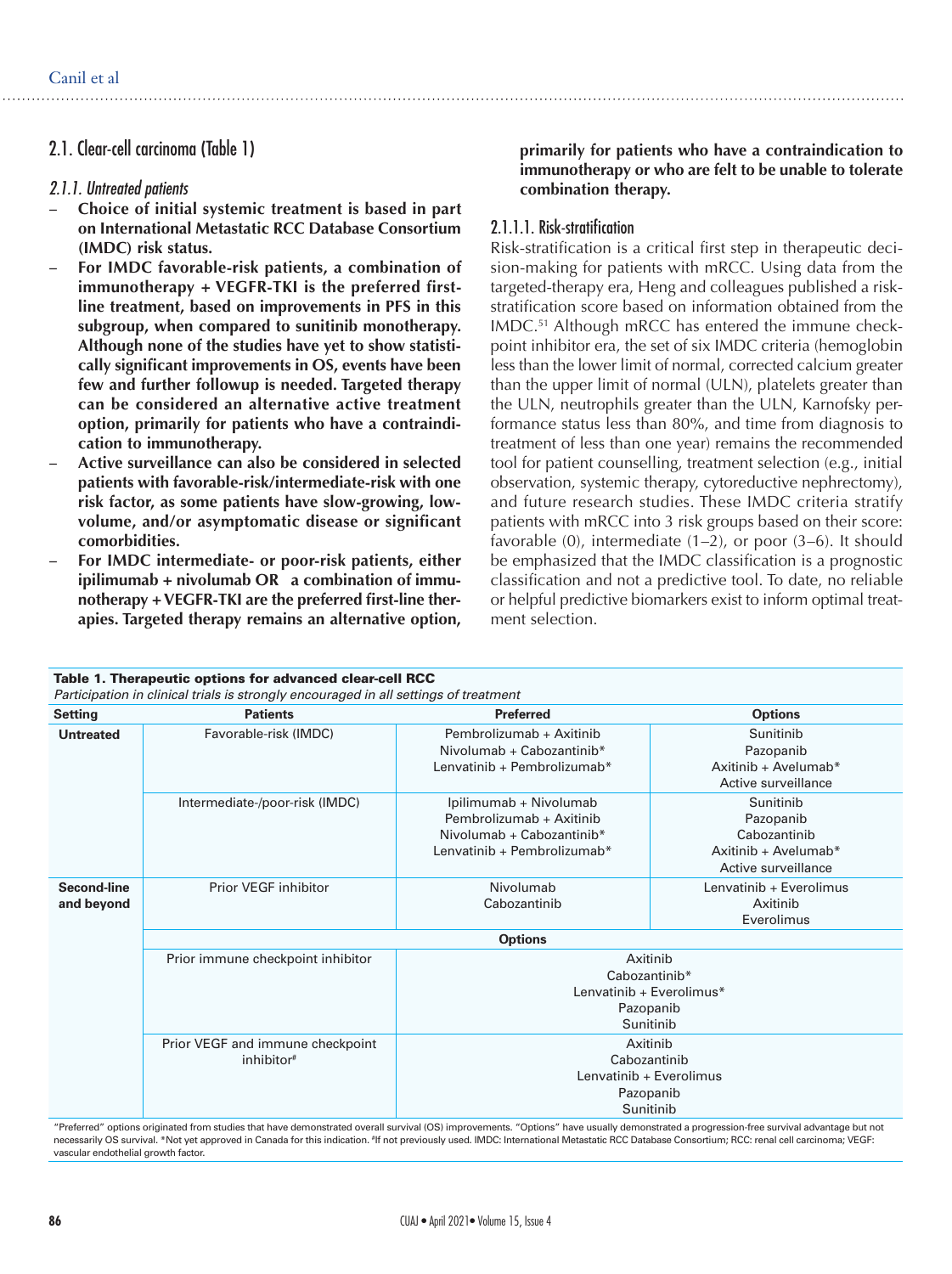# 2.1.1.2. IMDC favorable-risk

## *2.1.1.2.1. Preferred therapies*

# 2.1.1.2.1.1. Pembrolizumab + axitinib

The KEYNOTE-426 study was a randomized, open-label, phase 3 study that assessed the efficacy and safety of pembrolizumab (200 mg IV every three weeks for up to 35 cycles) + axitinib (5 mg orally twice daily) vs. sunitinib (50 mg orally daily, four weeks per six-week cycle) as firstline therapy for mRCC.<sup>9</sup> The 861 patients (30% favorable-, 56% intermediate-, 13% poor-risk) enrolled in this study had clear-cell mRCC and no previous systemic therapy for mRCC. Patients were randomized 1:1 to pembrolizumab + axitinib (n=432) or sunitinib (n=429) with stratification based on IMDC risk group. Dual primary endpoints were OS and PFS in the overall population, while objective response rate (ORR) was the key secondary endpoint.

An update of extended followup results was recently published.<sup>11</sup> For the intention-to-treat (ITT) population, after a median followup of 30.6 months, pembrolizumab + axitinib significantly improved PFS compared to sunitinib, with medians of 15.4 months and 11.1 months, respectively (HR 0.71, 95% CI 0.60–0.84, p<0.0001). OS improvement was confirmed, as median OS had not been reached for pembrolizumab + axitinib, while median survival for sunitinib was 35.7 months (HR 0.68, 95% CI 0.55–0.85, p=0.0003). Pembrolizumab + axitinib demonstrated improved ORR (60% vs. 40%, p<0.0001). Complete response (CR) rate for pembrolizumab + axitinib was 9%.

In a prespecified subgroup analysis, there was a trend for improved PFS and OS with pembrolizumab + axitinib in patients with IMDC favorable-risk (n=269), which was not statistically significant (HR 0.79, 95% CI 0.57–1.09; and HR 1.06, 95% CI 0.60–1.86; respectively). In post-hoc analysis, objective response rate was  $70\%$  with pembrolizumab + axitinib vs. 50% with sunitinib. As noted by the authors of this study, the biology of this subgroup is often more indolent and the number of events to date is small. Furthermore, the study was not designed or adequately powered to detect differences between IMDC risk categories.

## 2.1.1.2.1.2. Nivolumab + cabozantinib

The CheckMate 9ER study was a randomized, open-label, phase 3 study that assessed the efficacy and safety of nivolumab + cabozantinib (a dual VEGFR/MET and AXL inhibitor) vs. sunitinib as first-line therapy for mRCC.<sup>12</sup> The  $651$ patients (22% favorable-, 58% intermediate-, 20% poor-risk) enrolled in this study had clear-cell mRCC (including sarcomatoid features), no previous systemic therapy for mRCC, and any IMDC risk group. Patients were randomized 1:1 to nivolumab (240 mg IV every two weeks for up to two years) + cabozantanib (40 mg orally daily) (n=323) or sunitinib

(n=328). Randomization was stratified by IMDC risk group, tumor PD-L1 expression, and geographic region. Primary endpoints were PFS per blinded independent central review (BICR) in the overall population, while OS, ORR per BICR, and safety were the key secondary endpoints. The results of this study were recently published, with a median study followup of 18.1 months for OS. PFS was 16.6 months for nivolumab + cabozantinib and 8.3 months for sunitinib (HR 0.51, 95% CI, 0.41–0.64, p<0.001) in the ITT population. Median OS was not reached for either arm, however, HR was 0.60 (99% CI 0.40–0.89, p=0.001) in the ITT population. ORR by BICR was 55.7% vs. 27.1% favoring the nivolumab + cabozantinib arm  $(p<0.001)$ . Improvements in PFS,  $OS$ , and ORR with nivolumab  $+$  cabozantanib were consistent across subgroups, including IMDC risk, tumor PD-L1 expression, and presence of bone metastases. In the favorable-IMDC risk group, HR for PFS by BICR and OS were 0.62 (0.38–1.01) and 0.84 (0.35–1.97), respectively. The CR rate for nivolumab  $+$  cabozantinib was  $8\%$ .

#### 2.1.1.2.1.3. Lenvatinib + pembrolizumab

The CLEAR study was a randomized, open-label, phase 3 study, that assessed the efficacy and safety of the two drug combinations of lenvatinib + pembrolizumab or lenvatinib + everolimus (mTOR inhibitor) compared to sunitinib as therapy in advanced RCC.<sup>13,14</sup> The 1069 patients  $(33\%$  favorable-, 55% intermediate-, 10% poor-risk) enrolled in this study had clear-cell mRCC (including sarcomatoid features), no previous systemic therapy for mRCC, and any IMDC risk group. Patients were randomized (1:1:1) to receive either lenvatinib (20 mg orally daily) + pembrolizumab (200 mg IV every three weeks for up to 35 cycles) (n=355), lenvatinib (18 mg orally daily) + everolimus (5 mg orally daily)  $(n=357)$  or sunitinib  $(n=357)$ . The primary endpoint of the study was PFS by independent review committee. OS, ORR as assessed by an independent review committee, safety, and PFS as assessed by investigators were secondary endpoints.

After a median followup of 26.6 months, the PFS by independent review committee was longer with lenvatinib + pembrolizumab (23.9 months) compared to sunitinib (9.2 months) (HR 0.39, 95% CI 0.32–0.49, p<0.001) and also improved with lenvatinib  $+$  everolimus (14.7 months) compared to sunitinib (9.2 months) (HR 0.65, 95% CI 0.53-0.80, p<0.001) in the ITT group. PFS by investigator was also longer in the lenvatinib + pembrolizumab arm (22 months vs. 9.5 months, HR 0.47) and lenvatinib  $+$  everolimus arm (14.6 months vs. 9.5) months, HR 0.7) vs. sunitinib. Median OS was not reached in any of the three arms, however, the HR of 0.66 was statistically significant for only the lenvatinib + pembrolizumab  $(95\%$  CI 0.49–0.9, p<0.001) arm compared to sunitinib. ORR and CR rate were 71.0% and 16.1% with lenvatinib  $+$  pembrolizumab, 53.5% and 9.8% with lenvatinib + everolimus, and 36.1% and 4.2% with sunitinib, respectfully.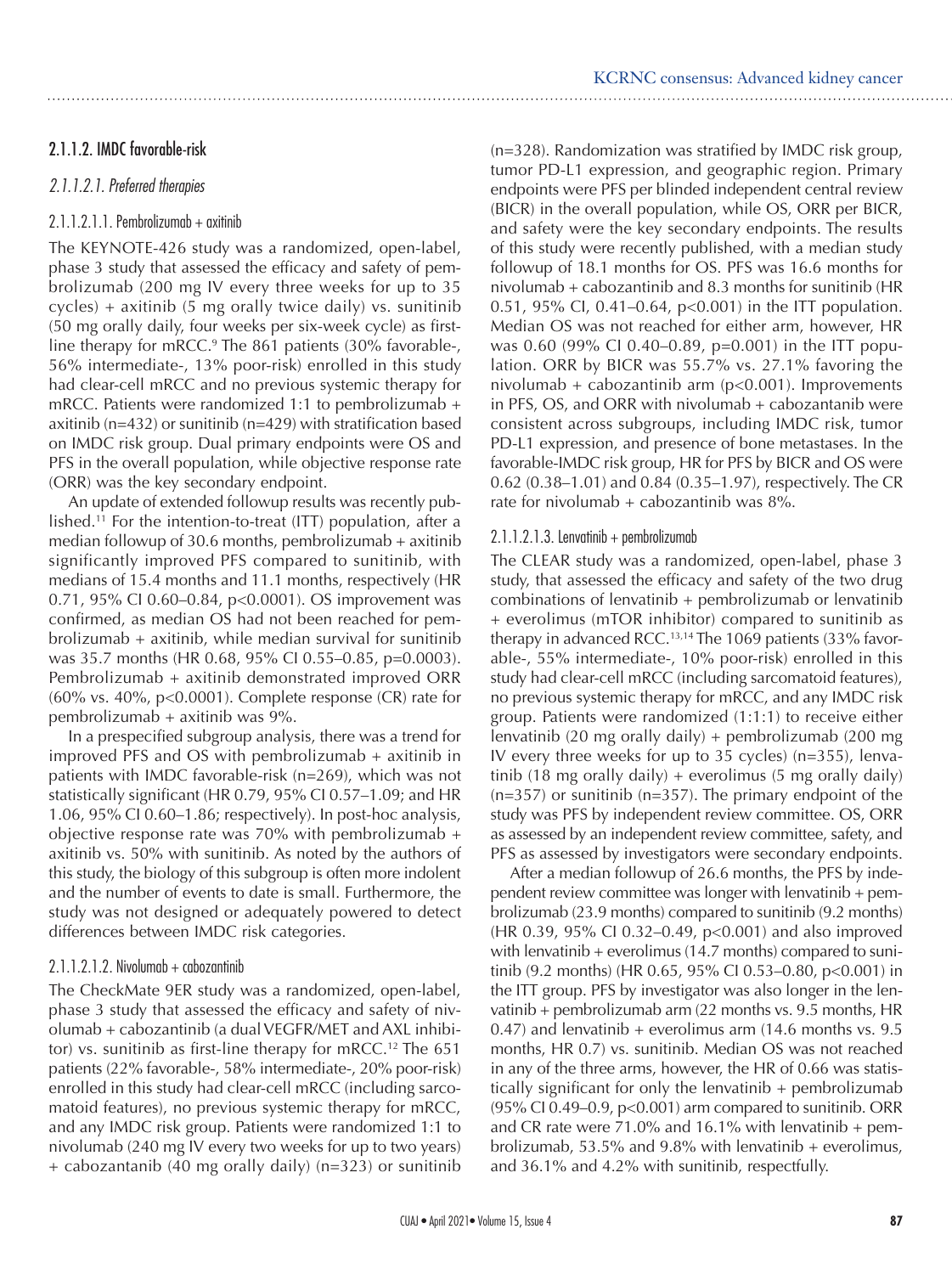On subgroup analysis, PFS and OS with lenvatinib  $+$  pembrolizumab were improved in all IMDC subgroups, with the exception of OS for the favorable group.

#### *2.1.1.2.2. Other options: Sunitinib, pazopanib, or active surveillance*

In a pivotal phase 3 trial, oral sunitinib produced higher response rates, improved quality of life, and resulted in longer PFS and OS than interferon-alfa in patients with metastatic clear-cell RCC.52,53

The dose and schedule of sunitinib should be individualized for each patient to derive the optimal benefit.<sup>54</sup> It is still recommended to start with the monograph standard of four weeks on at 50 mg per day per six-week cycle. After evaluation of type and timing of toxicities, patients may require adjustments to the schedule and/or dose. Bjarnason and colleagues published a single-institution, retrospective review of patients treated with alternate dose and schedule of sunitinib compared to product monograph-recommended dosing; they found improved PFS and OS compared to the standard dosing group.<sup>54</sup> A prospective clinical trial conducted across Canada examined the same individualized dose titration scheme among 117 patients with metastatic clearcell RCC.55 Subjects in this study were started on sunitinib 50 mg/day with the aim to treat for 28 days. Standard treatment breaks of 14 days were reduced to seven days. Sunitinib dose and the number of days on therapy were individualized based on toxicity (aiming for ≤grade II toxicity with doseescalation in patients with minimal toxicity). Individualized sunitinib therapy proved to be a safe and effective method to manage toxicity, with one of the best efficacies seen for oral VEGFR-TKIs in mRCC and no decline in quality-of-life scores during therapy. The median PFS observed in this study was 12.5 months, which significantly exceeded the expected 8.5 months based on a study with similar eligibility criteria.<sup>55</sup> In addition, toxicity appeared substantially less than on the traditional 50 mg/day, four-week on/two-week off schedule.

Based on phase 3 trial data, oral pazopanib produces an improvement in PFS compared to placebo in both cytokine-naive and refractory patients.<sup>56</sup> As first-line therapy, pazopanib (800 mg orally daily) has also been shown to be non-inferior to sunitinib with respect to PFS in the phase 3 COMPARZ clinical trial.<sup>57</sup> Toxicity profiles were different, with sunitinib-treated patients experiencing more fatigue, hand-foot syndrome, and thrombocytopenia, whereas pazopanib-treated patients experiencing more elevations in hepatic transaminases.57

A post-hoc analysis of the COMPARZ trial found that for patients without vs. with adverse event (AE)-related dose reductions, median PFS, median OS, and ORR were 7.3 vs. 12.5 months, 21.7 vs. 36.8 months, and 22% vs. 42% (all p<0.0001) for pazopanib, and 5.5 vs. 13.8 months, 18.1 vs. 38.0 months, and 16% vs. 34% (all p<0.0001) for sunitinib, respectively. The improved outcomes were similar

for patients needing dose interruptions for toxicity. Dose modifications or interruptions, when required because of AEs, were associated with improved efficacy, suggesting that AEs might be used as a surrogate marker of adequate dosing for individual patients for both sunitinib and pazopanib.<sup>58</sup>

As outlined above, the results of the CLEAR study showed improved PFS by both independent review and by investigator review for lenvatinib + everolimus compared to sunitinib. However, there is no OS benefit as yet observed at 26.6 month followup, with a HR of 1.15 (95% CI 0.88–1.50, p=0.30). Most participants felt that further maturity of the data was required to potentially recommend this as a firstline treatment and, at this time, lenvatinib + everolimus could not be recommended as a first-line option.<sup>13,14</sup>

In the opinion of the participants at the consensus meeting, an initial period of observation (active surveillance) also remains a reasonable option in select patients, given that all available treatments can be associated with side effects, and that some patients may experience an indolent clinical course with stable or slow-growing, low-volume, and/or asymptomatic metastases or in patients with competing risks from other comorbidities. This is supported by prospective, observational data presented by Rini and colleagues.59 (Refer to section 2.5 regarding management of oligometastases.)

High-dose interleukin (IL) 2 continues to be used in the province of Quebec because of its potential to induce durable, long-term remissions in a small subset of fit patients with advanced RCC.<sup>60</sup> High does IL-2 should only be used by experienced physicians in centers with resources to manage severe acute toxicities. For the most part, this immunotherapy approach has been replaced with the use of newer immune checkpoint inhibitors.

#### 2.1.1.3. IMDC intermediate- or poor-risk

#### *2.1.1.3.1. Preferred therapies*

#### $2.1.1.3.1.1.$  Ipilimumab + nivolumab

The CheckMate 214 study was a randomized, open-label, phase 3 trial of ipilimumab (3 mg/kg IV every three weeks for four cycles) + nivolumab (1 mg/kg IV every three weeks for four cycles) followed by nivolumab monotherapy (3 mg/kg IV every two weeks) vs. sunitinib.<sup>8</sup> The 1096 subjects enrolled in the trial were ≥18 years of age with previously untreated advanced RCC with a clear-cell component. They were randomized to either ipilimumab  $+$  nivolumab (n=550) or sunitinib (n=546). As per inclusion criteria, most enrolled patients had IMDC intermediate- (n=425) or poor-risk disease (n=422). The co-primary endpoints were OS, ORR, and PFS in intermediate- and poor-risk patients. The same endpoints were used for the exploratory cohort of favorable-risk patients.<sup>61</sup>

An update of this trial was presented at ESMO 2020 and the ipilimumab  $+$  nivolumab arm continues to show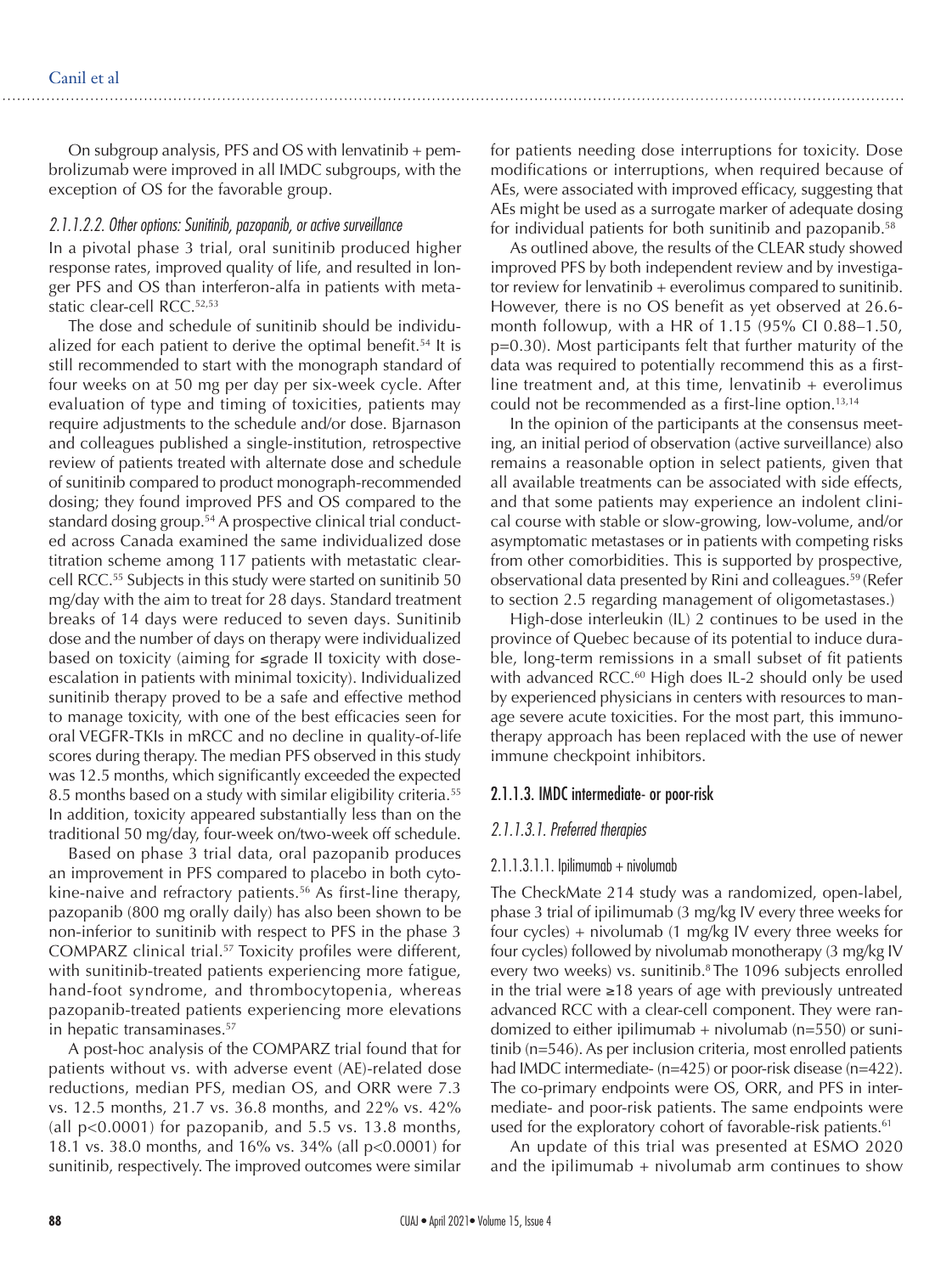improvement in all three co-primary endpoints at four years of followup.10,62 In the intermediate- or poor-risk group, median OS was 48.1 months for the ipilimumab + nivolumab compared to 26.6 months for sunitinib (HR 0.65, 95% CI 0.54–0.78). Median PFS was 11.2 months for ipilimumab + nivolumab compared to 8.3 months for sunitinib (HR 0.74, 95% CI 0.62–0.88). PFS curves appear to have plateaued after 30 months, with a PFS rate of approximately 35% at five years following treatment with ipilimumab + nivolumab. CR rate was  $10.4\%$  with ipilimumab + nivolumab. Among favorable-risk patients, no significant difference was demonstrated between the treatment arms for OS or PFS (HR 0.93 and 1.84, respectively). Median duration of response has not been reached for ipilimumab + nivolumab responders, and approximately 45% of responding patients remain in remission without any active therapy.

## 2.1.1.3.1.2. Pembrolizumab + axitinib

The phase 3 study, KEYNOTE-426, evaluated its dual primary endpoints of OS and PFS in the unselected overall population, including patients with favorable-risk (n=269) and intermediate-/poor-risk ( $n=592$ ).<sup>9,11</sup> The overall data are reported above. With respect to IMDC risk groups, at a median followup of 30.6 months, prespecified subgroup analysis showed that pembrolizumab + axitinib was associated with an OS and PFS improvement in intermediate- or poor-risk disease (HR 0.63, 95% CI 0.50–0.81, p=0.0001; and HR 0.69, 95% CI 0.56– 0.84, p=0.0002; respectively). Median duration of response was reached with 23.5 months for pembrolizumab + axitinib vs. 15.9 months in the sunitinib group.

## 2.1.1.3.1.3. Nivolumab + cabozantinib

PFS by BICR was the primary endpoint for the CheckMate 9ER phase 3 clinical trial, while OS was a secondary endpoint.12 The unselected population included patients with favorable- (n=146), intermediate- (n=376) and poor-risk (n=129) disease. The overall data are reported above. There was improved PFS and OS in the nivolumab + cabozantinib arm for intermediate- (HR 0.54 and 0.70) and poor-risk groups (HR 0.37 and 0.37), respectively. Median duration of response was 20.2 months with nivolumab + cabozantinib vs. 11.5 months with sunitinib.

# 2.1.1.3.1.4. Pembrolizumab + lenvatinib

The primary endpoint for the phase 3 CLEAR study was PFS by independent review committee. OS was a secondary endpoint. The unselected population included patients with favorable- (n=291), intermediate- (n=682) and poor-risk  $(n=96)$  disease. The overall data are reported above.<sup>13,14</sup>

On subgroup analysis, there was improved PFS and OS in the lenvatinib + pembrolizumab arm for IMDC intermediate- (HR 0.44 and 0.72) and poor-risk groups (HR 0.18 and 0.30), respectively, vs. sunitinib.<sup>13</sup>

# *2.1.1.3.2. Other options*

The recommendation that sunitinib or pazopanib are possible but non-preferred options in the upfront setting for intermediate- or poor-risk, come from the same data sets as described above in the favorable-risk setting; intermediateand poor-risk patients were treated with VEGFR-TKI therapy in pivotal trials as well. The consensus was that sunitinib and pazopanib would still be preferentially used in patients with contraindications for immunotherapy or who are felt to be unable to tolerate combination therapy.

In the CLEAR study,<sup>13</sup> the lenvatinib + everolimus arm showed improved PFS for IMDC intermediate- (HR 0.67) and poor-risk patients (HR 0.73). However, no improvement in OS has been demonstrated for any of the IMDC subgroups. As noted previously, further maturity of data is required and this drug combination is not currently recommended for first-line treatment.

# 2.1.1.3.2.1. Avelumab + axitinib

JAVELIN Renal 101 was a phase 3, randomized, open-label study comparing avelumab (10 mg/kg IV every two weeks) + axitinib (5 mg orally twice daily) to sunitinib among 886 patients with clear-cell advanced RCC and no prior systemic therapy.63 All prognostic risk groups were included. The co-primary endpoints were PFS and OS among patients with PD-L1-positive tumors (n=560) as defined by ≥1% of immune cells staining positive within the tumor area of the tested tissue sample using the SP263 assay (Ventana). Secondary endpoints were OS and PFS in the overall population. The updated results after minimum followup of 13 months have been published. $64$  In the PD-L1+ group, median PFS was 13.8 months with avelumab + axitinib vs. 7.0 months with sunitinib (HR 0.62, 95% CI 0.490–0.7777, one-sided p<0.001). In the ITT population, the median PFS was 13.3 months with avelumab  $+$  axitinib vs. 8.0 months with sunitinib (HR 0.69, 95% CI 0.574–0.825, one-sided p<0.001). OS data for this study were immature at the data cutoff, with a suggestion of benefit for avelumab + axitinib, but no statistical significance to date (PD-L1 + population: HR 0.828, 95% CI 0.596–1.151, p=0.1301; and overall population: HR 0.796, 95% CI 0.616–1.027, p=0.0392). At this time, the majority of the participants in the 2020 consensus meeting recommended keeping avelumab + axitinib in the "other options" section for first-line therapy pending final analysis for OS. It was noted that other VEGFR-TKI + immunotherapy combinations have demonstrated survival benefit and are, therefore, preferred options.

Axitinib is currently only approved in Canada as monotherapy after failure of prior systemic therapy with either a cytokine or sunitinib, or in combination with pembrolizumab as first-line treatment for mRCC. Avelumab is not currently approved in Canada for mRCC (although it has indications for other malignancies).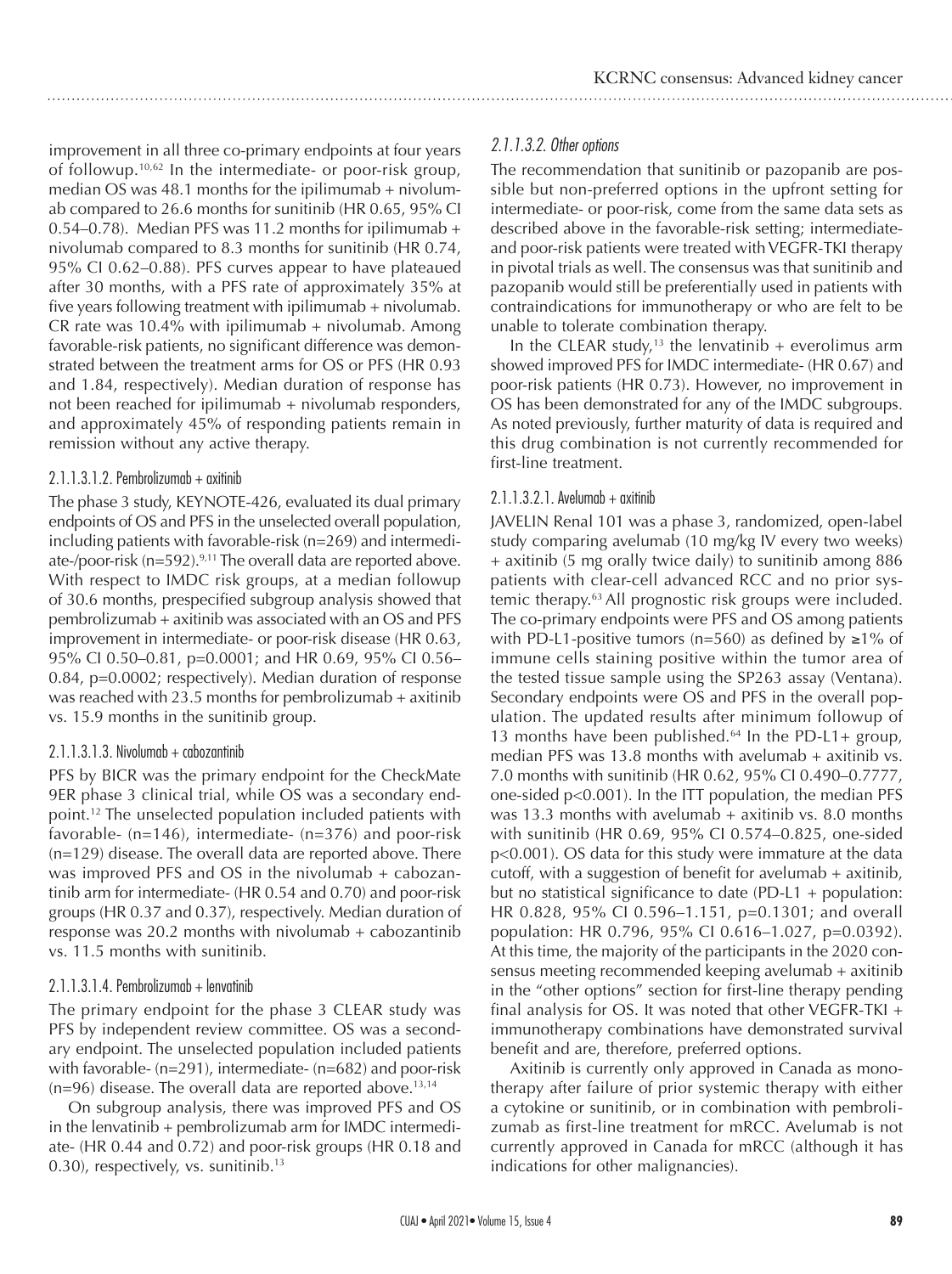## 2.1.1.3.2.2. Cabozantinib

The randomized, phase 2 CABOSUN trial compared cabozantinib (60 mg orally daily) to sunitinib first-line.<sup>65</sup> This small, investigator-initiated trial (n=157) had 81% intermediateand 19% poor-risk patients and demonstrated a significant improvement in PFS in favor of cabozantinib. In unplanned analyses, it showed particularly promising activity in patients with bone metastases, although this was a very small subset of patients. It should be noted that the sunitinib arm median PFS was significantly shorter than expected partly because 23% of the patients in the sunitinib arm were not evaluable for response vs. 8% in the cabozantinib arm.

Health Canada approved the use of cabozantinib as firstline treatment in patients with intermediate- and poor-risk advanced RCC. Although consensus was not reached, some of the participants in the 2020 consensus meeting felt that cabozantinib may be an option for intermediate-/poor-risk patients who are not ideal candidates for immunotherapy.

## *2.1.2. Second-line and later therapy options*

2.1.2.1. Progression on or intolerance to first-line immune checkpoint inhibitor-based regimen

For patients who progress on, or who are intolerant **of first-line immune checkpoint inhibitors, there is no prospective, randomized, phase 3 evidence available to select a preferred treatment option; options for patients in this situation include sunitinib, pazopanib, axitinib, cabozantinib, or lenvatinib + everolimus.**

For those individuals who progress on a regimen that includes an immune checkpoint inhibitor, there are no data yet available to guide the selection of subsequent therapy. Several retrospective reviews show that VEGFR-TKIs have activity after immunotherapy.

The only prospective study in this setting has demonstrated the activity of axitinib after immunotherapy; therefore, axitinib may be a preferred option post-immunotherapy progression.<sup>66</sup> Seventy-four percent of patients had received two or more therapies prior to axitinib. In this study, axitinib (initial starting dose 5 mg orally twice daily) was given on an individualized schedule, with significant inter-individual variation in the optimal dose and schedule, as has been shown for sunitinib. The authors suggested that individualized dosing of axitinib should be considered, given in combination with immunotherapy.

Based a subgroup analysis of the METEOR study, cabozantinib is also a preferred option post-immunotherapy progression, particularly after VEGFR-TKI  $+$  immunotherapy combination.<sup>67</sup>

We await the results of more prospective studies in the post-immunotherapy setting to provide information about best practices in this space.

Currently, the selection of a VEGFR-TKI-targeted therapy that is among the recommended first-line options (i.e., sunitinib, pazopanib) is a reasonable choice. Based on their evidence of activity in the first- or second-line setting, other options include axitinib, cabozantinib, and lenvatinib + everolimus.

2.1.2.2. Progression on or intolerance to first-line sunitinib or pazopanib

- For patients who are intolerant to sunitinib or pazo**panib, switching to the other VEGFR-TKI is a reasonable choice.**
- For patients who progress on first-line sunitinib or pazo**panib, preferred options are nivolumab or cabozantinib.**
- Other evidence-based options are lenvatinib + evero**limus (based on a small phase 2 study demonstrating a PFS advantage over everolimus monotherapy) or everolimus monotherapy (although found to be inferior to alternatives such as nivolumab and cabozantinib).**

## *2.1.2.2.1. Intolerance to first-line VEGFR-TKI-targeted therapy*

If patients stop first-line therapy due to toxicity and not progression, another first-line therapy is very reasonable to try. Data from the IMDC suggest the outcomes when therapies are switched due to toxicity and not progression are better than would be seen as second-line therapy after progression.<sup>68</sup>

## *2.1.2.2.2. Progression on first-line VEGFR-TKI-targeted therapy: Preferred options*

#### 2.1.2.2.2.1. Nivolumab

In the phase 3 CheckMate 025 trial, intravenous nivolumab (3 mg/kg IV every two weeks) produced better response rates and a significantly longer OS compared to oral everolimus (10 mg orally daily) in patients who had failed one or two previous lines of systemic therapy regardless of the Memorial Sloan-Kettering Cancer Center (MSKCC) prognostic score or number of previous antiangiogenic therapies.<sup>69</sup> Benefit was observed irrespective of PD-L1 expression. In addition, grade 3 or 4 treatment-related AEs and treatment-related AEs leading to discontinuation were less frequent with nivolumab than with everolimus. Quality-of-life outcomes increased over time in the nivolumab group and were significantly better than the everolimus group at each assessment point.

There is also data to support the use of nivolumab in the third-line setting. In the CheckMate 025 trial, 28% of randomized subjects had received two prior VEGFR-TKItargeted therapies.<sup>69</sup> OS results suggest a benefit of nivolumab over everolimus in this setting.

The phenomena of pseudoprogression and delayed responses on immuno-oncology agents may make monitoring of efficacy challenging, but it should be noted this occurs in a small minority of patients.<sup>70,71</sup> Thus, treatment beyond progression should be restricted to patients showing clinical benefit, stability, or a mixed response.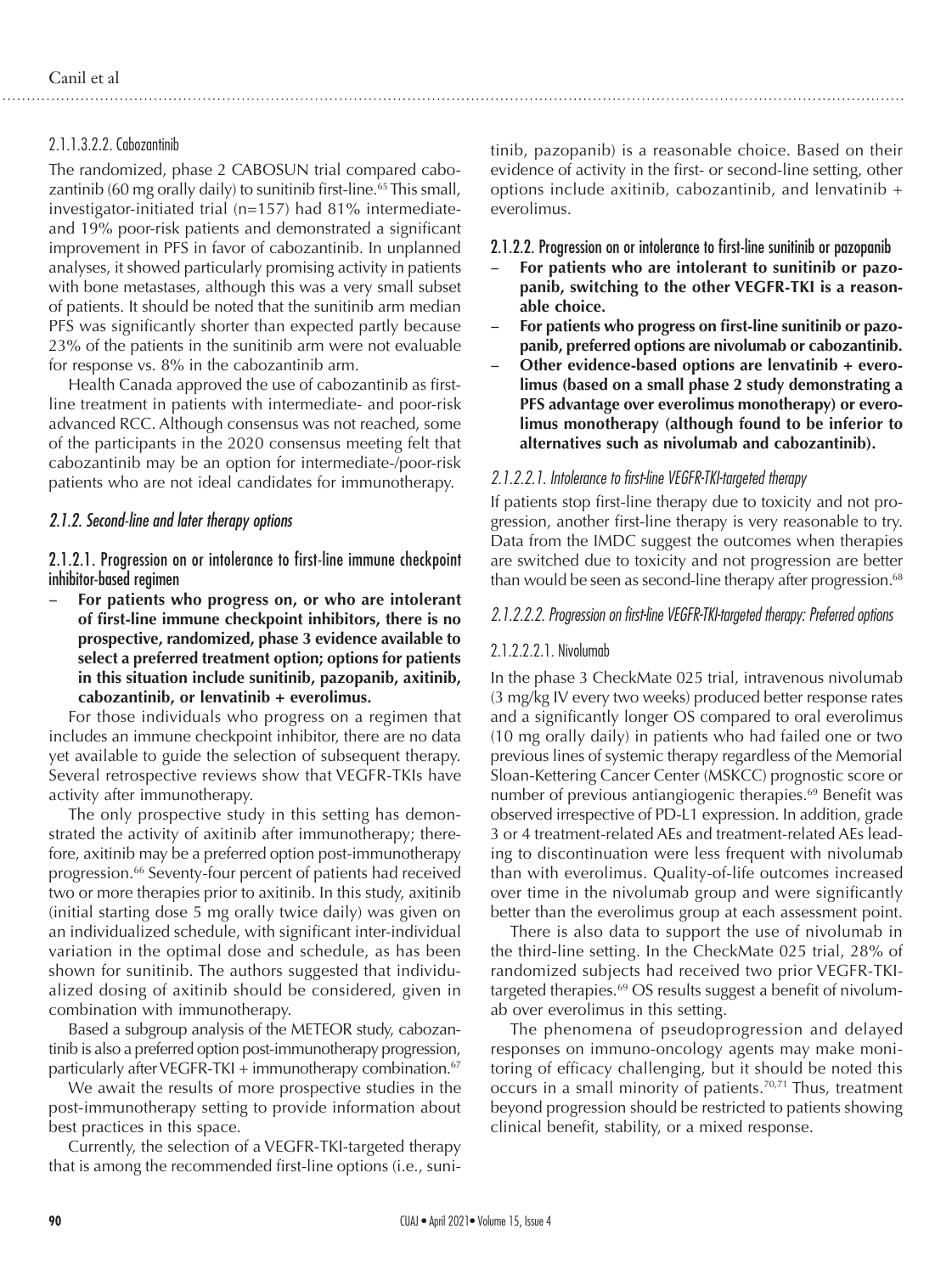# 2.1.2.2.2.2. Cabozantinib

The randomized, phase 3 METEOR trial compared cabozantinib to everolimus among patients previously treated with one or more prior VEGFR-TKIs.<sup>67</sup> A small minority of patients had also received a checkpoint inhibitor in addition to one or two TKIs. Cabozantinib demonstrated a significant improvement in PFS (primary endpoint), ORR, and OS in the overall population.67 Approximately 30% of patients had received at least two prior VEGFR-TKI therapies; even in this subset, notable benefit in PFS and OS were observed in patients receiving cabozantinib compared to those receiving everolimus. Additional prior checkpoint blockade therapy did not appear to impact benefit and significant improvements in outcome were maintained in this small patient population.

# *2.1.2.2.3. Progression on first-line VEGFR-TKI-targeted therapy: Other options*

# 2.1.2.2.3.1. Axitinib

Axitinib is listed as "other options" in VEGF-pretreated populations largely based on data from the phase 3 AXIS trial, in which axitinib demonstrated improved PFS, but no OS benefit compared to sorafenib as second-line therapy in patients progressing after first-line sunitinib.72 However, in this study, axitinib was compared to a more arguably active agent, sorafenib, as opposed to the CheckMate 025 and METEOR studies, which were compared to less active everolimus. Further, there are patients in the CheckMate 025 and METEOR trials who went on to receive axitinib post-nivolumab or cabozantinib, respectively. Retrospective analyses suggest patients demonstrate benefit to VEGFR-TKIs in the third-line setting, inclusive of axitinib.<sup>73,74</sup>

## 2.1.2.2.3.2. Lenvatinib + everolimus

A small, three-arm, randomized, phase 2 trial of oral lenvatinib, oral everolimus, and the combination of both demonstrated improved PFS for the combination arm over everolimus alone (median 14.6 months vs. 5.5 months; HR 0.40, 95% CI 0.24–0.68, p=0 $0.0005$ ).<sup>75</sup> The subjects were 153 patients who had progressed on VEGFR-TKI-targeted therapy and were randomized 1:1:1 to lenvatinib alone (24 mg daily), everolimus alone (10 mg daily), or the combination of lenvatinib (18 mg daily) and everolimus (5 mg daily).

# 2.1.2.2.3.3. Everolimus

In the phase 3 RECORD-1 trial, oral everolimus (mTOR inhibitor) produced a significantly longer PFS than placebo, with an acceptable toxicity profile in patients who had failed sunitinib or sorafenib or both.<sup>76</sup> In that trial, 25% of subjects randomized had received two prior VEGFR-TKI therapies and a significant improvement in PFS was seen in the everolimus arm vs. the placebo arm. It should be noted, however, that everolimus has been found to be inferior to several other therapies in subsequent randomized trials, including the phase 3 CHECKMATE 025 (nivolumab) and METEOR (cabozantinib), and the phase 2 study compared to lenvatinib + everolimus.  $67,69,75$ 

## 2.1.2.3. Progression on or intolerance to prior VEGFR-TKI AND prior immune checkpoint inhibitor

For patients who progress on, or who are intolerant of, **both prior VEGFR-TKI and prior immune checkpoint inhibitor, there is little evidence available to select a preferred treatment option; options for patients in this situation include any of the options that have not previously been tried among: sunitinib, pazopanib, axitinib, cabozantinib, or lenvatinib + everolimus.**

There is a paucity of data on which to base treatment decisions in this space. In the absence of evidence-based recommendations, therapeutic options include any of the therapies mentioned in the above section with evidence in first- or subsequent-line therapy that have not yet been used for a particular patient. Cabozantinib may be a preferred option in this space based upon the METEOR study.

# 2.2. Non-clear-cell histology

There is no standard therapy for advanced non-clear**cell RCC and enrollment in clinical trial is the preferred option. It is generally accepted that patients with non-clear-cell histology should be treated similarly to patients with clear-cell histology. Clinical trials support the use of immunotherapy in this setting (ipilimumab + nivolumab; pembrolizumab + axitinib; pembrolizumab monotherapy), cabozantinib, or sunitinib**

In patients with metastatic or advanced RCC with nonclear-cell histology, enrollment in clinical trials should be encouraged whenever possible.

Two phase 2 trials randomized patients to everolimus vs. sunitinib as first-line therapy for non-clear-cell pathologies with crossover allowed at progression. The ESPN trial futility analysis resulted in early termination of the trial due to inferior PFS and OS for everolimus.<sup>77</sup> The ASPEN trial demonstrated sunitinib was superior to everolimus for PFS.78

The results phase 2 KEYNOTE 427 study of first-line pembrolizumab monotherapy (200 mg IV every three weeks) in non-clear-cell RCC (cohort B) have been presented in abstract form.79 (At 18 months, PFS rate was 18.9 months [range 9.9– 26.0 months] and OS 67%. Overall response rate was 26% [95% CI 19.5–33.5]; 10 CRs, 33 partial responses [PRs]).

The PAPMET phase 2, open-label study was designed to assess the role of MET kinase inhibitors compared to standard of care sunitinib in patients with advanced papillary RCC. This data was presented at the 2021 ASCO Genitourinary Cancers Symposium and concurrently published.15,16 PFS was the primary endpoint. Initially, patients were randomized to one of four arms: cabozantinib, crizotinib, savolitinib, or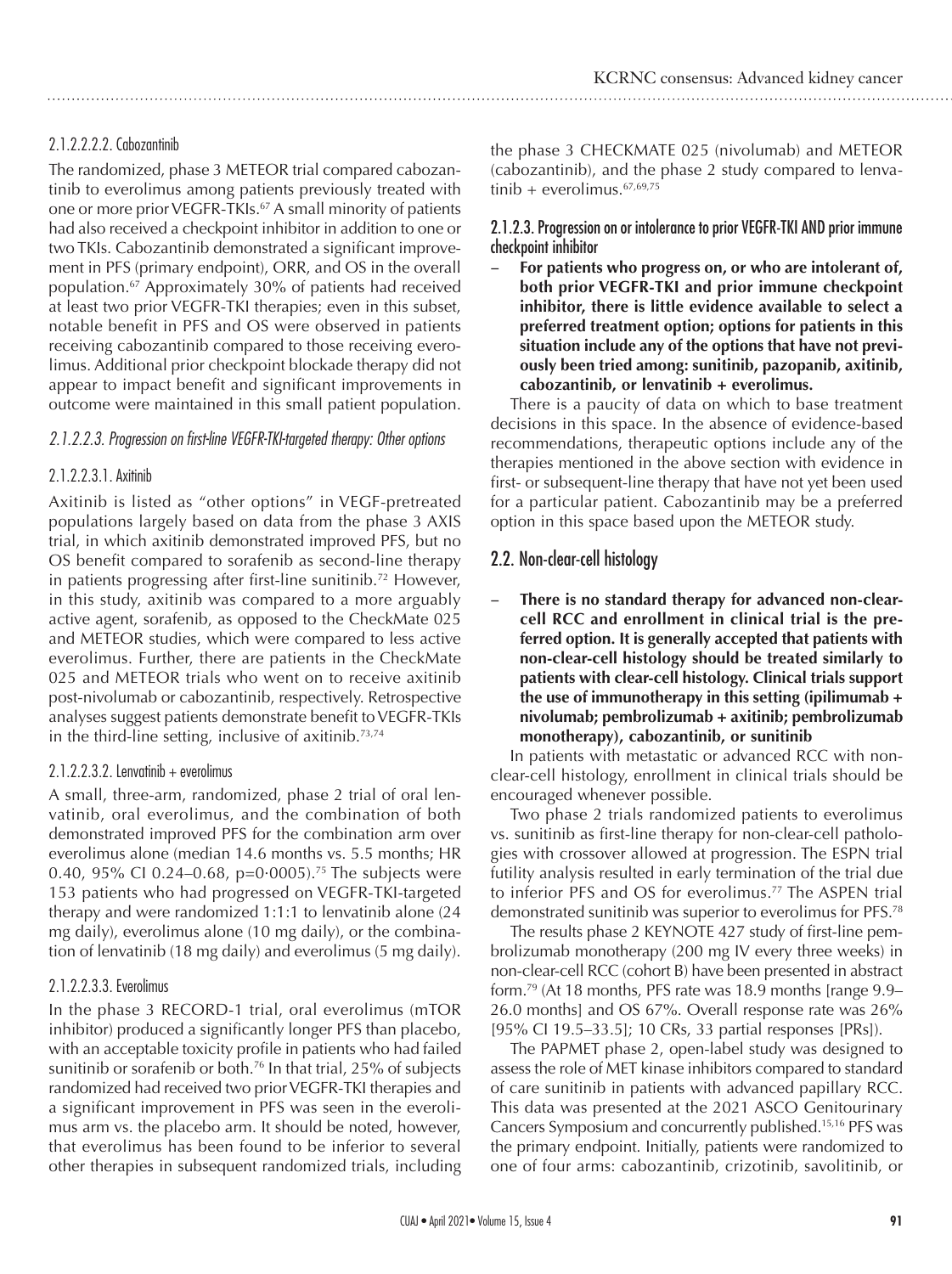| Participation in clinical trials is strongly encouraged                                                            |                                                                                                                                                                                               |  |  |  |
|--------------------------------------------------------------------------------------------------------------------|-----------------------------------------------------------------------------------------------------------------------------------------------------------------------------------------------|--|--|--|
| <b>Therapy</b>                                                                                                     | <b>Rationale</b>                                                                                                                                                                              |  |  |  |
| lpilimumab +<br>Nivolumab <sup>80</sup><br>(preferred)                                                             | Based on subgroup analysis of sarcomatoid<br>RCC patients in CheckMate 214 showing a<br>complete response rate of 18% and a mOS of<br>31 months compared to sunitinib<br>(CR 0% and mOS 13.6) |  |  |  |
| Axitinib $+$<br>Pembrolizumab <sup>81</sup><br>(preferred)                                                         | Based on subgroup analysis of sarcomatoid<br>RCC patients in KEYNOTE 426 showing a<br>complete response rate of 12% and improved<br>mOS (not reached) compared to sunitinib<br>$(CR 0\%)$     |  |  |  |
| Nivolumab +<br>cabozantinib <sup>82</sup><br>(preferred)                                                           | Based on subgroup analysis of sarcomatoid<br>RCC in Checkmate 9ER showing improved PFS<br>(10.9 m and mOS not reached compared to<br>sunitinib (PFS 4.2 and mOS 19.7 m)                       |  |  |  |
| Sunitinib                                                                                                          | Based on prospective, non-randomized data<br>from the Expanded Access Program                                                                                                                 |  |  |  |
| CR: complete response; mOS: median overall survival; PFS: progression-free survival; RCC:<br>renal cell carcinoma. |                                                                                                                                                                                               |  |  |  |

#### Table 2. Options for patients with advanced metastatic sarcomatoid or poorly differentiated RCC

sunitinib. The savolitinib  $(n=29)$  and crizotinib  $(n=28)$  arms were stopped to accrual after a prespecificied futility analysis, while planned accrual for both the cabozantinib (n=44) and sunitinib (n=46) arms were completed. PFS was longer in the cabozantinib arm (9.0 months) compared to the sunitinib arm (5.6 months), with HR 0.60 (0.37–0.97, one-sided p=0.019). There was no improvement in PFS with savolitinib or crizotinib compared to sunitinib. There were no differences in OS between all four treatment arms. Response rate for cabozantinib was 23% vs.  $4\%$  for sunitinib (two-sided p=0.010).<sup>16</sup>

# 2.3. Sarcomatoid variant or poorly differentiated RCC (Table 2)

## **In patients with advanced or metastatic sarcomatoid or poorly differentiated RCC, strong preference is to use immunotherapy-based therapies. In patients who are not candidates for immunotherapy, sunitinib can be considered.**

A post-hoc analysis of patients with sarcomatoid mRCC randomized to ipilimumab  $+$  nivolumab or sunitinib in the CheckMate 214 study suggests significant efficacy of ipilimumab + nivolumab compared to sunitinib.<sup>80</sup> The ORR was  $56.7\%$ for ipilimumab + nivolumab compared to 19.2% for sunitinib, with CR proportions of 18.3% vs. 0%. Median OS was 31.2 months compared to 13.6 months, again favoring ipilimumab + nivolumab (HR 0.55, 95% CI 0.33–0.90, p<0.0155). Rini and colleagues also presented a post-hoc analysis of similar patients, which showed an ORR rate of 59% compared to 31.5% with pembrolizumab + axitinib compared to sunitinib. $81$ CR rate was 12% for the combination and 0% for sunitinib. PFS and OS were also improved.

The CheckMate 9ER phase 3 study of first-line treatment of advanced RCC included 75 (11.5%) patients with sarco-

matoid features treated with either nivolumab + cabozantinib (n=34) vs. sunitinib (n=41). Results of 18.1-month followup, presented at the ASCO Genitourinary Symposium 2021, demonstrated an improved PFS and OS with nivolumab + cabozantinib compared to sunitinib (10.9 months vs. 4.2 months, HR 0.39 [95% CI 0.22–0.70]; and not reached vs. 19.7 months, HR 0.36 [95% CI 0.16–0.82]). ORR for nivolumab + cabozantinib was  $55.9\%$  vs. 22.0% with sunitinib.<sup>82</sup> Further data will be reported with additional followup.

Patients with sarcomatoid features were eligible for the CLEAR study (n=73, 7%), however, no separate analysis of this group has been presented.<sup>13,14</sup>

# 2.4. Role of cytoreductive nephrectomy

- **Cytoreductive nephrectomy can be considered in appropriately selected patients presenting with de novo mRCC, ideally after a multidisciplinary discussion. This is based on expert consensus of this authorship group.**
	- Patients with a good performance status (Eastern **Cooperative Oncology Group [ECOG]** ≤**1 or Karnofsky Performance Status [KPS]** ≥**80%), minimal symptoms related to metastases, a resectable primary tumor, and a limited burden of metastatic disease should be offered upfront cytoreductive nephrectomy followed by metastases-directed therapy, a period of surveillance, or systemic therapy.**
	- Patients with significant systemic symptoms from **metastatic disease, active central nervous system metastases, a limited burden of disease within the kidney relative to the cumulative extra-renal volume of metastases, rapidly progressing disease, a poor performance status (ECOG >1 or KPS <80%), and/or limited life expectancy should not undergo upfront cytoreductive nephrectomy.**
- Patients with mRCC who don't fall within the two **above categories should be offered initial treatment with systemic therapy, with consideration of deferred cytoreductive nephrectomy given to those with a significant and stable clinical response.**

The recommendations for cytoreductive nephrectomy come from a recent KCRNC consensus statement by Mason and colleagues.<sup>83</sup> These recommendations were based largely on two randomized, controlled studies published in 2018: CARMENA and SURTIME.84,85 It should be noted that these key pieces of evidence regarding cytoreductive nephrectomy and systemic therapy are both from the VEGF-targeted era. To what extent these are applicable in the era of immune checkpoint inhibition has yet to be investigated.

Based on the ESMO 2020 update of the Checkmate 214 study of ipilimumab + nivolumab vs. sunitinib, in a small subgroup of patients with renal tumor in situ (53 patients), ORR to ipilimumab  $+$  nivolumab was 35% in the primary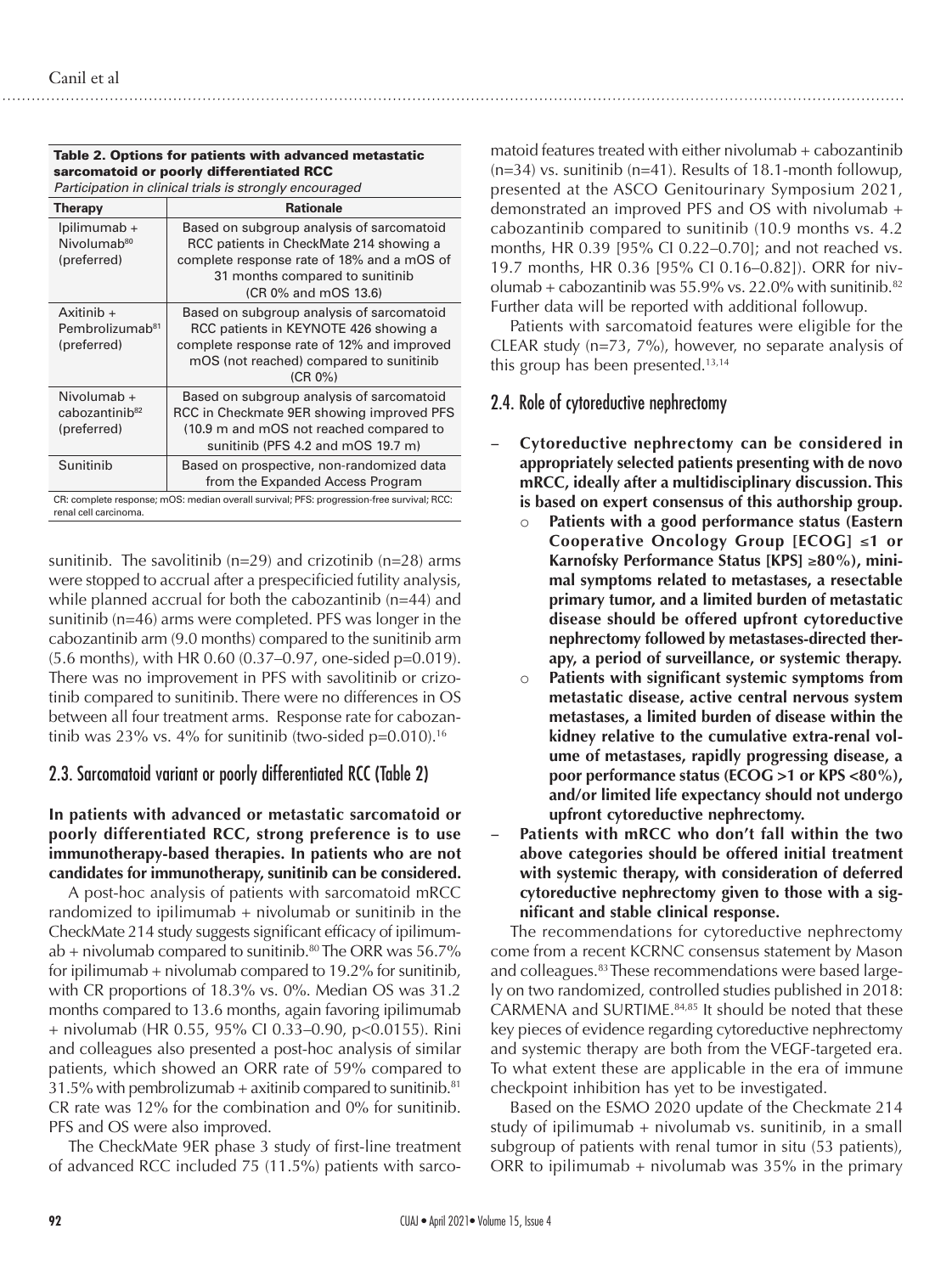tumor. However, the median OS was inferior in this subgroup for both the ipilimumab  $+$  nivolumab (26.1 months) and sunitinib (14.3 months) arms. No CRs were observed in patients with the primary renal lesion in situ.<sup>62</sup>

Exploratory subgroup analysis of patients from Keynote-426 by prior nephrectomy was presented at the International Kidney Cancer Symposium 2020. Pembrolizumab + axitinb showed OS, PFS, and ORR benefit relative to sunitinib as first-line therapy in mRCC patients who underwent prior nephrectomy (n=718) and those who did not undergo prior nephrectomy (n=143).<sup>86</sup>

In terms of alternate forms of cytoreduction, the ongoing, randomized, phase 2 CYTOSHRINK trial (n=78) is evaluating the role of cytoreductive stereotactic body radiation therapy (SBRT) to the renal primary plus ipilimumab  $+$  nivolumab vs. ipilimumab + nivolumab alone for patients with de novo mRCC and IMDC intermediate- or poor-risk disease.<sup>87</sup>

# 2.5 Role of local therapy in oligometastases

In select patients with a limited number of sites of **metastatic disease and stable clinical condition, local therapy, such as resection and/or SBRT, to treat all sites of metastatic disease may be a reasonable option.**

## *2.5.1. Metastasectomy*

There are no randomized trials showing the benefit of metastasectomy in RCC with oligometastatic disease. However, among patients with metachronous metastases after nephrectomy, about one-third are eligible for metastasectomy and several large cohorts report 50% five-year survival following complete resection of metastases.<sup>88,89</sup> Based on available observational data, patients most likely to benefit from metastasectomy are those diagnosed with metastases after at least a two-year DFS, those with isolated metastases, and those with surgically favorable metastatic locations (e.g., lung, thyroid, and adrenal).<sup>90</sup> A period of observation is reasonable to confirm that the metastatic disease is not rapidly progressing. In addition, patients on systemic therapy should be re-evaluated during their course of disease for the option of metastasectomy to render them no evidence of disease (NED) either due to favorable response or oligoprogression (see section 2.6). There is no defined role for "pseudoadjuvant" systemic therapy after metastasectomy if a patient is rendered NED.

# *2.5.2. SBRT*

SBRT is another option for oligometastases. Unlike conventional radiotherapy, SBRT involves delivery of very conformal, ultra-hypofractionated radiation over 1–5 fractions, where the goal is to eradicate or provide long-term local control of the treated tumor(s). In patients with medically inoperable, early-stage RCC, SBRT to the primary tumor

results in very high local control rates.<sup>91,92</sup> Similar high local control rates of approximately 90% are observed when using SBRT to treat RCC metastases in various body sites (thoracic, abdominal, soft tissue, bone, brain).<sup>93,94</sup> Such data refutes the previously held notion that RCC is radio-resistant.

Thus, SBRT can be an alternative to surgical metastasectomy in patients who are inoperable or whose tumor(s) are not easily resectable without morbidity. It can also be complimentary to surgical resection when there are multiple metastases where a combined approach can be considered to spare patients multiple surgical procedures.

# 2.6. Role of local therapy in oligoprogression

## Local therapy may be considered in the setting of **oligoprogression.**

There are no randomized trials for the management of metastatic RCC patients with sites of oligoprogression.

A Canadian phase 2 trial of using SBRT in 37 mRCC patients with oligoprogression while on sunitinib or pazopanib has been reported in abstract form.<sup>95</sup> At a median followup of 11.6 (1.8–53.5) months, the median PFS from study entry was 9.6 months (95% CI 7.4–20.5), with the vast majority of progression occurring outside of the irradiated areas. The two-year local control of the irradiated tumors was 96%. The two-year OS from study entry was 77%. The cumulative incidence of changing systemic therapy was 47% at one year and 75% at two years, with a median time to a change in systemic therapy of 12.6 months, thus essentially prolonging the PFS for the TKI.

Treatment with local therapy (surgery, SBRT, cryotherapy, and/or radiofrequency ablation [RFA]) can be considered, with the goal of delaying the need to start or change systemic therapy. Such an approach has previously been studied primarily in metastatic non-small-cell lung cancer patients who developed oligoprogression while on TKIs.<sup>95</sup>

# 2.7. Role of radiation therapy in symptom control

## Radiation therapy may be considered to palliate symp**toms from the primary tumor or metastases lesions.**

RCC is not a radio-resistant tumor and many patients can achieve palliation of symptoms related to their cancer through radiation therapy (RT). New radiation techniques, such as stereotactic RT, may improve outcomes compared to traditional external beam RT; several ongoing trials are in progress.96 Clinical trials involving RT should be supported.

# 2.8. Role of bone-modifying agents for patients with skeletal metastases

Bone-modifying agents can be considered for patients **with bone metastases to decrease skeletal-related events (SRE).**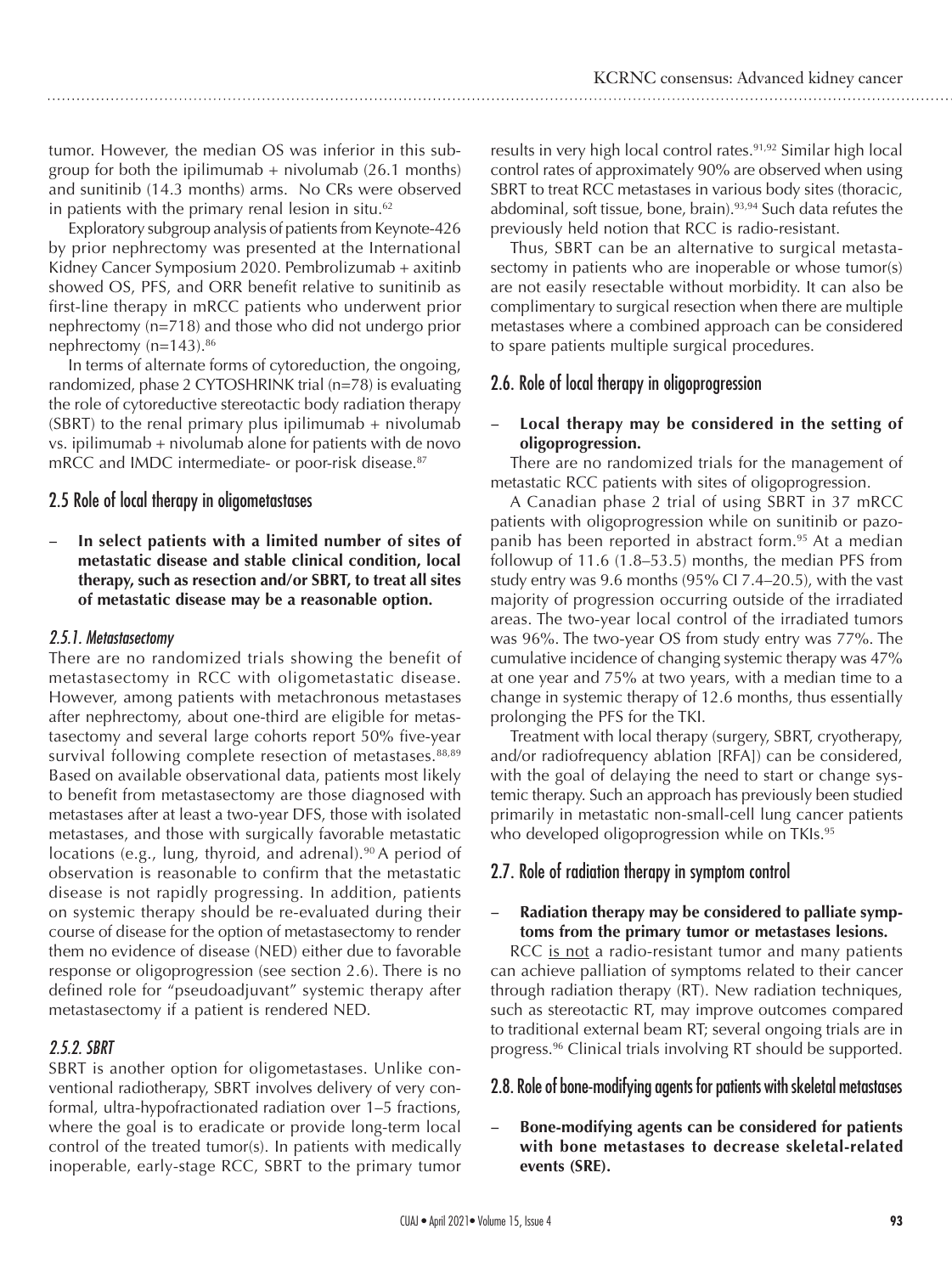About one-third of patients with metastatic RCC will develop bone metastases, which can lead to an SRE as part of their disease.97 Currently available bone-modifying agents have been shown to reduce SREs in this population.

In a phase 3 trial of zoledronic acid (ZA) vs. placebo, a subset analysis of 74 mRCC patients showed that administration of ZA compared to placebo resulted in a significant decrease in SREs in the ZA group.<sup>98,99</sup> Thus, monthly administration of ZA is a reasonable option. Careful monitoring of renal function is required.

Denosumab is an inhibitor of the receptor activator of nuclear factor kappa-B (RANK) ligand. In a phase 3 trial of denosumab vs. ZA for treatment of malignancy with bone metastases (excluding breast or prostate cancer patients), a subset of patients enrolled in this trial had mRCC.<sup>100</sup> This trial demonstrated non-inferiority for denosumab compared to ZA in terms of SRE reduction for the group overall, although no subgroup analysis for RCC patients was done. Thus, denosumab could also be considered a reasonable option for this population of patients, particularly those with impaired renal function obviating bisphosphonate use.

Patients receiving bone-modifying agents are at risk of hypocalcemia, therefore, calcium and vitamin D supplements are recommended. However, paraneoplastic hypercalcemia can also occur in RCC, so monitoring of serum calcium levels is important regardless. Patients starting on any bone-targeted therapy should ensure they have had a thorough dental history and recent dental examination prior to starting therapy, given the risk for developing osteonecrosis of the jaw (ONJ). Patients should also be monitored for this throughout the course of their therapy, as there a higher incidence (10%) for ONJ in combination with VEGFR-TKIs.<sup>101</sup>

## 2.9. Patient and caregiver issues

- Patients should be provided access to multidisciplinary **care, including kidney cancer specialists and health professionals with expertise in supportive care.**
- Information should be provided to patients and caregiv**ers on community resources. Patients and caregivers should be encouraged to contact and/or join Cancer du rein Canada/Kidney Cancer Canada (***www.kidneycancercanada.ca***).**
- **Screening of patients for hereditary kidney cancer risk, including appropriate genetic testing, should be the standard of care, as outlined in the Canadian guideline on genetic screening for hereditary renal cell cancers.**
- **Patient enrolment in the Canadian Kidney Cancer information system (CKCis) database is strongly encouraged.**

Patient care should involve a multidisciplinary team with expertise in the management of RCC, which may involve communication with and/or referral to another center.

All patients and caregivers should be referred to a reputable patient group for information and support, such as Kidney Cancer Canada102 and the Canadian Cancer Society.103 These groups provide accurate information that has been expertly reviewed and presented in a format that is easy for patients to understand. They also provide support to help patients and caregivers cope with a cancer diagnosis. Patients and caregivers should be asked at visits if they are connected to a patient group and have the information and support they need.

While a minority of patients have hereditary RCC, every patient should be screened for hereditary RCC risk using the Canadian guideline that includes risk factors such as first- or second-degree relative with renal tumor, young age (<45 years old), bilateral disease, uncommon histology, and associated hereditary conditions.104

To facilitate clinical and basic research in kidney cancer in Canada, the web-based CKCis national registry was developed in 2009. To date, this registry includes 13 000 patients diagnosed with kidney cancer from 14 academic centers across Canada. Voluntary patient enrollment is strongly encouraged.

# **Summary**

#### 

Advanced RCC has seen many treatment advances in the past several years, with the introduction of many novel therapies. Recent evidence from the KEYNOTE 426 and CheckMate 214 studies, and now the addition of the CheckMate 9ER and CLEAR studies, has mandated a rearrangement of treatment algorithms for advanced clear-cell RCC with the use of doublet immunotherapy or immunotherapy in combination VEGFR-TKI. We now await both clinical experience, prospective clinical trials, and development of predictive biomarkers to help inform the optimal choice and sequence of currently available treatment options.

In absence of head-to-head comparison between combination approaches at this time, therapy should be individualized based on patient profiles and disease characteristics, and each agent chosen should be optimized to obtain the best results, with multidisciplinary care being paramount in achieving maximal benefit for patients.

Ongoing participation in research and clinical trials to further our knowledge in this field continues to be an essential priority for healthcare professionals with an interest in advanced RCC.

Competing interests: Dr. Canil has participated in advisory boards for AstraZeneca, Bayer, BMS, Eisai, Ipsen, Janssen, Merck, Roche, and Sanofi Genzyme; is a speaker for Bayer; has received travel grants from Amgen, Sanofi Genzyme, and Pfizer; has received research funding from Janssen; and has participated in clinical trials supported by AstraZeneca, Eisai, Janssen, and Roche. Dr. Kapoor is an advisory board member for Amgen, BMS, Eisai, Ipsen, Merck, Novartis, Pfizer, Roche, and Verity; has received grants and/or honoraria from Amgen, Novartis, and Pfizer; and has participated in clinical trials supported by Amgen, BMS, CCTG, Merck, Novartis, and Pfizer. Dr. Basappa has received honoraria from Astellas Pharma, Eisai, Ipsen, Janssen, Merck, and Pfizer; has had a consulting or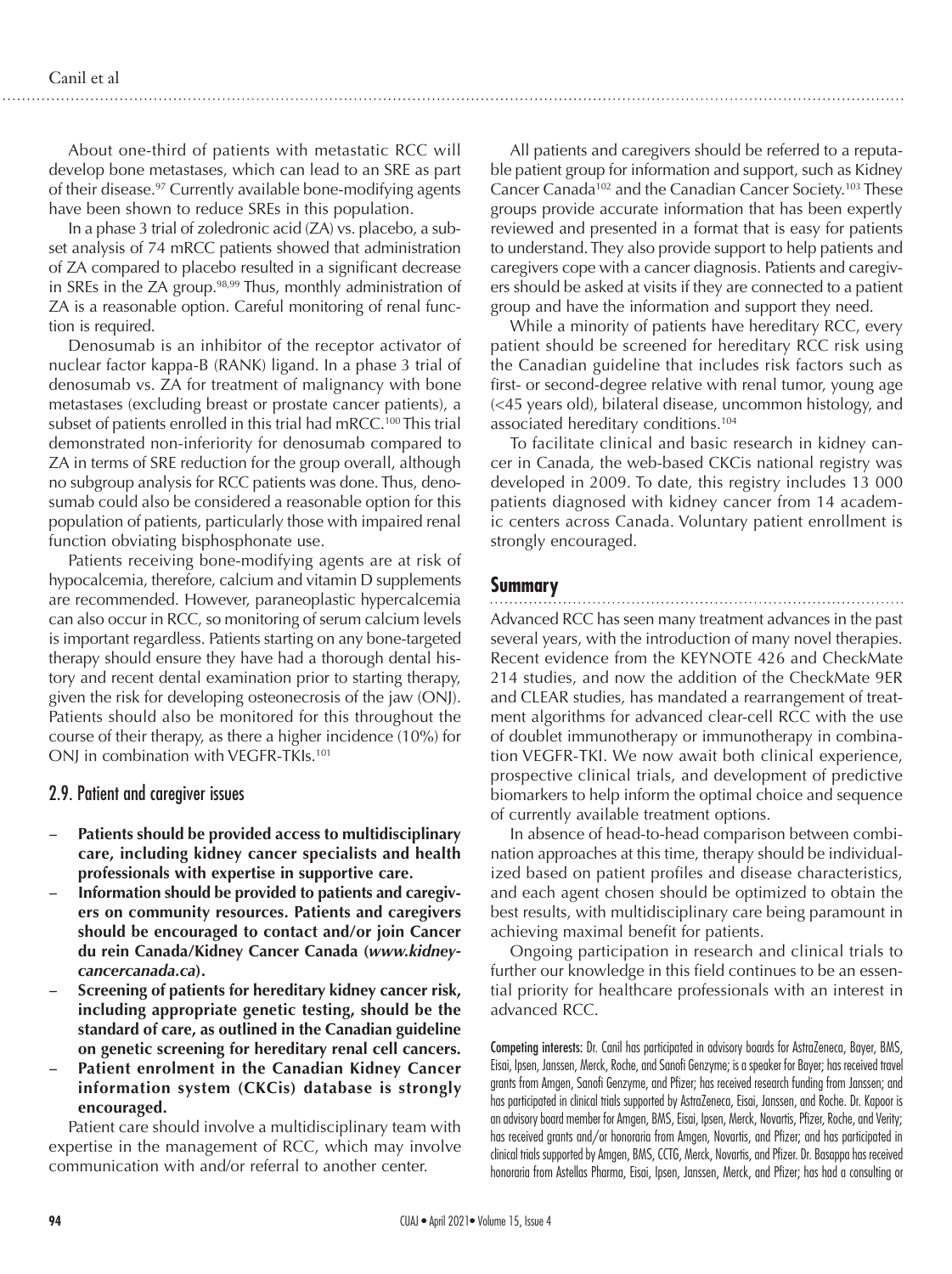advisory role with Astellas Pharma, AstraZeneca, Bristol-Myers Squibb, Eisai, Ipsen, Janssen, Merck, Pfizer, and Roche Canada; and has received travel, accommodations, and expenses from Eisai and Janssen. Dr. Bjarnason has been an advisory board member for, has received speaker honoraria from; and has participated in clinical trials supported by Ipsen, MBS, Merck, and Pfizer; and owns stock in Abbott and Pfizer. Dr. Bossé has received honoraria from Amgen, AstraZeneca, Ipsen, and Janssen; has had a consulting or advisory role with Abbvie, Bayer, Bristol-Myers Squibb, Ipsen, and Pfizer; and has received research funding from AstraZeneca. Dr. Gray has participated in advisory boards for Bayer, Merck, Novartis and Roche; has received speaker honoraria from Janssen and Sanofi; and has participated in clinical trials supported by Astellas and BMS. Dr. Heng has been an advisor for Astellas, BMS, Eisai, Ipsen, Janssen, Merck, Novartis, and Pfizer; and has received research funding from BMS, Exelixis, Ipsen, Novartis, and Pfizer. Dr. Kollmannsberger has participated in advisory boards for Astellas, BMS, Eisai, EMD Serono, Ipsen, Janssen, Merck, Pfizer, and Roche; has received speaker honoraria from Astellas, BMS, Eisai, Ipsen, Janssen, Merck, Pfizer, and Roche; and has participated in clinical trials supported by Astellas, BMS, Eisai, EMD Serono, Ipsen, Janssen, Merck, Pfizer, and Roche. Dr. Lalani has received honoraria from AbbVie, Astellas, BMS, Eisai, Ipsen, Janssen, Merck, Novartis, Pfizer, Roche, and TerSera; and research funding from EMD Serrono, Ipsen, Novartis, and Roche. Dr. North has received honoraria from Astellas Pharma, Janssen-Ortho, Merck, Novartis, Pfizer, Roche Canada, and Sanofi Canada; has had a consulting or advisory role with Astellas Pharma, AstraZeneca, Janssen Oncology, Merck, Novartis, Pfizer, Roche Canada, and Sanofi Canada; has received research funding from Astellas Pharma (Inst), AstraZeneca (Inst), Janssen (Inst), Novartis Canada Pharmaceuticals Inc. (Inst), Roche Canada (Inst), and Sanofi Canada (Inst); and has received travel, accommodations, and expenses from AstraZeneca. Dr. Soulieres has been an advisory board member for Bayer, BMS, Merck, and Novartis; has received honoraria from BMS, Merck, and Pfizer; and has participated in clinical trials supported by BMS, Merck, Novartis, and Pfizer. Dr. Winquist has received grants and/honoraria from Amgen, Bayer, Eisai, Merck, and Roche; and has participated in clinical trials supported by AstraZeneca, BMS, Eisai, Merck, and Pfizer. Dr. Wood has received research funding from Aragon Pharmaceuticals (Inst), AstraZeneca

(Inst), Bristol-Myers Squibb (Inst), Exelixis (Inst), Merck (Inst), Novartis (Inst), Pfizer (Inst), and Roche Canada (Inst). Dr. Hotte has been an advisory board member for, received honoraria from and participated in clinical trials supported by Astellas, Bayer, and Janssen. The remaining authors report no competing personal or financial interests related to this work.

Acknowledgements: The authors would like to thank Dr. Michael Atkins, from the Georgetown Lombardi Cancer Centre Washington, DC, who was visiting speaker at the  $11<sup>th</sup>$  Canadian Kidney Cancer Forum (CKCF) and participated in the consensus meeting. They would also like to thank the Kidney Cancer Research Network of Canada (KCRNC).

Prior to publication, this consensus statement was reviewed and approved by the CUA Guidelines Committee.

#### References

- 1. Canadian Kidney Cancer Forum. Management of kidney cancer: Canadian Kidney Cancer Forum consensus statement. *Can Urol Assoc J* 2008;2:175-82. https://doi.org/10.5489/cuaj.567
- 2. Canadian Kidney Cancer Forum. Management of kidney cancer: Canadian Kidney Cancer Forum consensus update. *Can Urol Assoc J* 2009;3:200-4. https://doi.org/10.5489/cuaj.1069
- 3. Jewett M, Finelli A, Kollmannsberger C, et al. Management of kidney cancer: Canadian Kidney Cancer Forum consensus update 2011. *Can Urol Assoc J* 2012;6:16-22. https://doi.org/10.5489/cuaj.11273
- 4. North S, Basappa N, Bjarnason G, et al. Management of advanced kidney cancer: Canadian Kidney Cancer Forum 2013 consensus update. *Can Urol Assoc J* 2013;7:238-43. https://doi.org/10.5489/cuaj.536
- 5. North SA, Basappa N, Basiuk J, et al. Management of advanced kidney cancer: Canadian Kidney Cancer Forum consensus update. *Can Urol Assoc J* 2015;9:164-70. https://doi.org/10.5489/cuaj.2894
- 6. Reaume MN, Basappa NS, Wood L, et al. Management of advanced kidney cancer: Canadian Kidney Cancer Forum (CKCF) consensus update 2017. *Can Urol Assoc J* 2017;11:310-20. https://doi.org/10.5489/ cuaj.4769
- 7. Hotte SJ, Kapoor A, Basappa NS, et al. Management of advanced kidney cancer: Kidney Cancer Research Network of Canada (KCRNC) consensus update 2019. *Can Urol Assoc J* 2019;10:343-54. https://doi.org/10.5489/cuaj.6256
- 8. Motzer RJ, Tannir NM, McDermott DF, et al. Nivolumab plus ipilimumab vs. sunitinib in advanced renal cell carcinoma. *N Engl J Med* 2018;378:1277-90. https://doi.org/10.1056/NEJMoa1712126
- 9. Rini BI, Plimack ER, Stus V, et al. Pembrolizumab plus axitinib vs. sunitinib for advanced renal cell carcinoma. *N Engl J Med* 2019;380:1116-27. https://doi.org/10.1056/NEJMoa1816714
- 10. Albiges L, Tannir NM, Burrotto M, et al. Nivolumab plus ipilimumab versus sunitinib for first-line treatment of advanced renal cell carcinoma: extended 4-year follow-up of the phase III Checkmate 214 trial. ESMO Open 2020;5:e001079. Doi: 10.1136/esmoopen-2020-001079.
- 11. Powles T, Plimack ER, Soulières D, et al. Pembrolizumab plus axitinib vs. sunitinib monotherapy as first-line treatment of advanced renal cell carcinoma (Keynote-426): extended followup from a randomized, openlabel, phase 3 trial. *Lancet Oncol* 2020; 21:1563-73. https://10.1016/S1470-2045(20)30436-8.
- 12. Choueiri TK, Powles T, Burotto M, et al. Nivolumab plus cabozantinib vs. sunitinib for advanced renal-cell carcinoma. *N Engl J Med* 2021;384:829-41. https://doi.org/10.1056/NEJMoa2026982
- 13. Motzer R, Alekeev B, Rha SY, et al. Lenvatinib plus pembrolizumab or everolimus for advanced renal cell carcinoma. *N Engl J Med* 2021. Epub ahead of print. https://doi.org/10.1056/NEJMoa2035716.
- 14. Motzer RJ, Porta C, Eta Masatoshi, et al. Phase 3 trial of lenvatinib (LEN) plus pembrolizumab (PEMBRO) or everolimus (EVE) vs. sunitinib (SUN) monotherapy as a first-line treatment for patients (pts) with advanced renal cell carcinoma (RCC) (CLEAR Study). Abstract 269 ASCO Genitourinary Symposium 2021.
- 15. Pal SK, Tangen C, Thompson IM, et al. Sunitinib vs. cabozantinib, crizotinib, or savolitinib in metastatic papillary renal cell carcinoma (pRCC): Results from the randomized phase 2 SWOG 1500 study. Abstract 270 ASCO Genitourinary Symposium 2021.
- 16. Pal SK, Tangen C, Thompson IM, et al. A comparison of sunitinib with cabozantinib, crizotinib, and savolitinib for treatment of advanced papillary renal cell carcinoma: A randomized, open-label, phase 2 trial. *Lancet* 2021;397:695-703. https://doi.org/10.1016/S0140-6736(21)00152-5
- 17. Thomas AA, Rini BI, Lane BR, et al. Response of the primary tumor to neoadjuvant sunitinib in patients with advanced renal cell carcinoma. *J Urol* 2009;181:518-23. https://doi.org/10.1016/j.juro.2008.10.001
- 18. Silberstein JL, Millard F, Mehrazin R, et al. Feasibility and efficacy of neoadjuvant sunitinib before nephronsparing surgery. *BJU Int* 2010;106:1270-6. https://doi.org/10.1111/j.1464-410X.2010.09357.x
- 19. McDonald ML, Lane BR, Jimenez J, et al. Renal functional outcome of partial nephrectomy for complex R.E.N.A.L. score tumors with or without neoadjuvant sunitinib: A multicenter analysis. *Clin Genitourin Cancer* 2018;16:e289-95. https://doi.org/10.1016/j.clgc.2017.09.007
- 20. Hellenthal NJ, Underwood W, Penetrante R, et al. Prospective clinical trial of preoperative sunitinib in patients with renal cell carcinoma. *J Urol* 2010;184:859-64. https://doi.org/10.1016/j.juro.2010.05.041
- 21. Cowey CL, Amin C, Pruthi RS, et al. Neoadjuvant clinical trial with sorafenib for patients with stage II or higher renal cell carcinoma. *J Clin Oncol* 2010;28:1502-7. https://doi.org/10.1200/ JCO.2009.24.7759
- 22. Karam J, Devine C, Urbauer D. Phase 2 trial of neoadjuvant axitinib in patients with locally advanced non-metastatic clear-cell renal cell carcinoma. *Eur Urol* 2014;66:874-80. https://doi.org/10.1016/j. eururo.2014.01.035
- 23. Hatiboglu G, Hohenfellner M, Arslan A, et al. Effective downsizing but enhanced intratumoral heterogeneity following neoadjuvant sorafenib in patients with non-metastatic renal cell carcinoma. *Langenbecks Arch Surg* 2017;402:637-44. https://doi.org/10.1007/s00423-016-1543-8
- 24. Rini BI, Plimack ER, Takagi T, et al. A phase 2 study of pazopanib in patients with localized renal cell carcinoma to optimize preservation of renal parenchyma. *J Urol* 2015;194:297-303. https://doi.org/10.1016/j.juro.2015.03.096
- 25. Lane BR, Derweesh IH, Kim HL, et al. Presurgical sunitinib reduces tumor size and may facilitate partial nephrectomy in patients with renal cell carcinoma. *Urol Oncol* 2015;33:e15-21. https://doi. org/10.1016/j.urolonc.2014.11.009
- 26. Lebacle C, Bensalah K, Bernhard JC, et al. Evaluation of axitinib to downstage cT2a renal tumors and allow partial nephrectomy: A phase 2 study. *BJU Int* 2019;123:804-10. https://doi.org/10.1111/ bju.14581
- 27. Cost N, Delacroix S, Sleeper J, et al. The impact of targeted molecular therapies on the level of renal cell carcinoma vena caval tumor thrombus. *Eur Urol* 2011;59:912-8. https://doi.org/10.1016/j. eururo.2011.02.032
- 28. Bigot P, Fardoun T, Bernhard J, et al. Neoadjuvant targeted molecular therapies in patients undergoing nephrectomy and inferior vena cava thrombectomy: Is it useful? *World J Urol* 2014;32:109-14. https://doi.org/10.1007/s00345-013-1088-1
- 29. Zhang Y, Li Y, Deng J, et al. Sorafenib neoadjuvant therapy in the treatment of high-risk renal cell carcinoma. *PLoS ONE* 2015;10:e0115896. https://doi.org/10.1371/journal.pone.0115896
- 30. Field CA, Cotta BH, Jimenez J, et al. Neoadjuvant sunitinib decreases inferior vena caval thrombus size and is associated with improved oncologic outcomes: A multicenter comparative analysis. *Clin Genitourin Cancer* 2019;17:e505-12. https://doi.org/10.1016/j.clgc.2019.01.013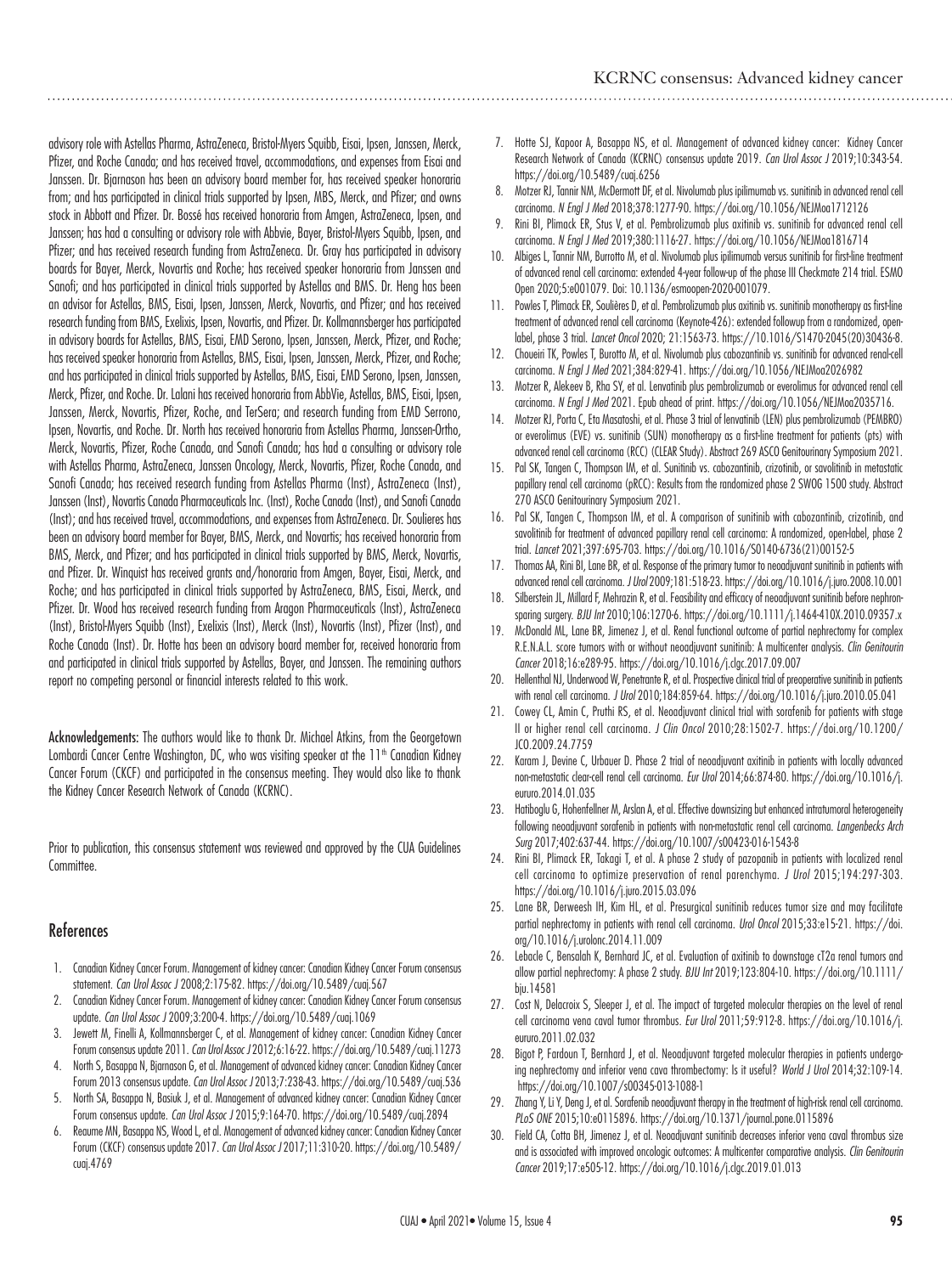- 31. Clinicaltrials.gov. A study evaluating the effect of pembrolizumab (MK-3475) in participants with renal cell cancer (MK-3475-031). NCT02212730.
- 32. Clinicaltrials.gov. Study of neoadjuvant nivolumab in patients with non-metastatic stage II—IV clear-cell renal cell carcinoma. NCT02575222.
- 33. Clinicaltrials.gov. Nivolumab in treating patients with high-risk, non-metastatic kidney cancer. NCT02595918.
- 34. Clinicaltrials.gov. A Phase 3 Randomized Study comparing PERioperative nivolumab vs. observation in patients with localized renal cell carcinoma undergoing nephrectomy (PROSPER RCC). NCT03055013.
- 35. Clinicaltrials.gov. A phase 1b trial of neoadjuvant durvalumab (MEDI4736) +/- tremelimumab in locally advanced renal cell carcinoma. NCT02762006.
- 36. Clinicaltrials.gov. Prior axitinib as a determinant of outcome of renal surgery (PADRES). NCT03438708.
- 37. Clinicaltrials.gov. Vaccine therapy before surgery in treating patients with localized kidney cancer. NCT02170389.
- 38. Messing EM, Manola J, Wilding G, et al. Phase 3 study of interferon alfa-NL as adjuvant treatment for resectable renal cell carcinoma: An Eastern Cooperative Oncology Group/Intergroup trial. *J Clin Oncol* 2003;21:1214-22. https://doi.org/10.1200/JCO.2003.02.005
- 39. Haas NB, Manola J, Uzzo RG, et al. Adjuvant sunitinib or sorafenib for high-risk, non-metastatic renal-cell carcinoma (ECOG-ACRIN E2805): A double-blind, placebo-controlled, randomized, phase 3 trial. *Lancet* 2016;387:2008-16. https://doi.org/10.1016/S0140-6736(16)00559-6
- 40. Ravaud A, Motzer RJ, Pandha HS, et al. Adjuvant sunitinib in high-risk renal-cell carcinoma after nephrectomy. *N Engl J Med* 2016;375:2246-54. https://doi.org/10.1056/NEJMoa1611406
- 41. Motzer RJ, Ravaud A, Patard JJ, et al. Adjuvant sunitinib for high-risk renal cell carcinoma after nephrectomy: Subgroup analyses and updated overall survival results. *Eur Urol* 2018;73:62-8. https://doi.org/10.1016/j.eururo.2017.09.008
- 42. Motzer RJ, Haas NB, Donskov F, et al. Randomized phase 3 trial of adjuvant pazopanib vs. placebo after nephrectomy in patients with localized or locally advanced renal cell carcinoma. *J Clin Oncol* 2017;35:3916-23. https://doi.org/10.1200/JCO.2017.73.5324
- 43. Gross-Goupil M, Kwon TG, Eto M, et al. Axitinib vs. placebo as an adjuvant treatment of renal cell carcinoma: Results from the phase 3, randomized ATLAS trial. *Ann Oncol* 2018;29:2371-8. https://doi.org/10.1093/annonc/mdy454
- 44. Eisen,T, Frangou E, Oza B, et al. Adjuvant sorafenib for renal cell carcinoma at intermediate or high risk of relapse: Results From the SORCE randomized phase 3 intergroup trial. *J Clin Oncol* 2020;38:4064-75. https://doi.org/10.1200/JCO.20.01800
- 45. Gyawali B, Goldstein DA. The US Food and Drug Administration's approval of adjuvant sunitinib for renal cell cancer: A case of regulatory capture? *JAMA Oncol* 2018;4:623-4. https://doi.org/10.1001/ jamaoncol.2017.5697
- 46. ClinicalTrials.gov. EVEREST: EVErolimus for renal cancer ensuing surgical therapy, a phase 3 study. NCT01120249.
- 47. ClinicalTrials.gov. A phase 3, multicenter, randomized, placebo-controlled, double-blind study of atezolizumab (anti‐PD‐L1 antibody) as adjuvant therapy in patients with renal cell carcinoma at high risk of developing metastasis following nephrectomy. NCT03024996.
- 48. ClinicalTrials.gov. A phase 3, randomized study comparing nivolumab and ipilimumab combination vs. placebo in participants with localized renal cell carcinoma who underwent radical or partial nephrectomy and who are at high risk of relapse. NCT03138512
- 49. ClinicalTrials.gov. A phase 3, randomized, double-blind, placebo-controlled clinical trial of pembrolizumab (MK‐3475) as monotherapy in the adjuvant treatment of renal cell carcinoma post nephrectomy (KEYNOTE‐564). NCT03142334.
- 50. ClinicalTrials.gov. An international, investigator‐led, phase 3, multi-arm, multistage, multicenter, randomized controlled platform trial of adjuvant therapy in patients with resected primary renal cell carcinoma (RCC) at high or intermediate risk of relapse. NCT03288532
- 51. Heng DY, Xie W, Regan MM, et al. Prognostic factors for overall survival in patients with metastatic renal cell carcinoma treated with vascular endothelial growth factor-targeted agents: Results from a large, multicenter study. *J Clin Oncol* 2009;27:5794-9. https://doi.org/10.1200/JCO.2008.21.4809
- 52. Motzer RJ, Hutson TE, Tomczak P, et al. Sunitinib vs. interferon alfa in metastatic renal-cell carcinoma. *N Engl J of Med* 2007;356:115-24. https://doi.org/10.1056/NEJMoa065044
- 53. Motzer RJ, Hutson TE, Tomczak P, et al. Overall survival and updated results for sunitinib compared with interferon alfa in patients with metastatic renal cell carcinoma. *J Clin Oncol* 2009;27:3584-90. https://doi.org/10.1200/JCO.2008.20.1293
- 54. Bjarnason GA. Can individualized sunitinib dose and schedule changes optimize outcomes for kidney cancer patients? *Can Urol Assoc J* 2016;10:S252-5. https://doi.org/10.5489/cuaj.4293
- 55. Bjarnason GA, Knox JJ, Kollmannsberger CK, et al. The efficacy and safety of sunitinib given on an individualized schedule as first-line therapy for metastatic renal cell carcinoma: A phase 2 clinical trial. *Eur J Cancer* 2019;108:69-77. https://doi.org/10.1016/j.ejca.2018.12.006
- 56. Sternberg CN. Pazopanib in renal cell carcinoma. *Clin Adv Hematol Oncol* 2010;8:232-3.
- 57. Motzer RJ, Hutson TE, Cella D, et al. Pazopanib vs. sunitinib in metastatic renal-cell carcinoma. *N Engl J Med* 2013;369:722-31. https://doi.org/10.1056/NEJMoa1303989
- 58. Sternberg CN, Motzer RJ, Hutson TW. Comparz post-hoc analysis: Characterizing pazopanib responders with advanced renal cell carcinoma. *Clin Genitorurin Cancer* 2019;17:425-35e4.
- 59. Rini BI, Dorff TB, Elson P, et al. Active surveillance in metastatic renal cell carcinoma: A prospective, phase 2 trial. *Lancet Oncol* 2016;17:1317-24. https://doi.org/10.1016/S1470-2045(16)30196-6
- 60. Fishman M, Dutcher JP, Clark JI, et al. Overall survival by clinical risk category for high dose interleukin-2 (HD IL-2) treated patients with metastatic renal cell cancer (mRCC): Data from the PROCLAIMSM registry. *J Immunother Cancer* 2019;7:84. https://doi.org/10.1186/s40425-019-0567-3
- 61. Motzer RJ, Rini BI, McDermott DF, et al. Nivolumab plus ipilimumab vs. sunitinib in first-line treatment for advanced renal cell carcinoma: Extended followup of efficacy and safety results from a randomized, controlled, phase 3 trial. *Lancet Oncol* 2019; 20:1370-85. https://doi.org/10.1016/S1470- 2045(19)30413-9
- 62. Albiges L, Tannir N, Burotto M, et al. Nivolumab + ipilimumab (N+I) vs sunitinib (S) for first-line treatment of advanced renal cell carcinoma (aRCC) in CheckMate 214: 4 year followup and subgroup analysis of patients without nephrectomy. *Ann Oncol* 2020 31:S559-60 https://doi.org/10.1016/j. annonc.2020.08.783
- 63. Motzer RJ, Penkov K, Haanen J, et al. Avelumab plus axitinib vs. sunitinib for advanced renal cell carcinoma. *N Engl J Med* 2019;380:1103-15. https://doi.org/10.1056/NEJMoa1816047
- 64. Choueiri TK, Motzer RJ, Rini BI, et al. Updated efficacy results from the Javelin Renal 101 trial: Firstline avelumab plus axitinib vs. sunitinib in patients with advanced renal cell carcinoma. *Ann Oncol*  2020;31:1030-9. https://doi.org/10.1016/j.annonc.2020.04.010
- 65. Choueiri TK, Halabi S, Sanford BL, et al. Cabozantinib vs. sunitinib as initial targeted therapy for patients with metastatic renal cell carcinoma of poor or intermediate risk: The Alliance A031203 CABOSUN Trial. *J Clin Oncol* 2017;35:591-7. https://doi.org/10.1200/JCO.2016.70.7398
- 66. Ornstein MC, Pal SK, Wood LS, et al. Individualized axitinib regimen for patients with metastatic renal cell carcinoma after treatment with checkpoint inhibitors: A multicenter, single-arm, phase 2 study. *Lancet Oncol* 2019;20:1386-94. https://doi.org/10.1016/S1470-2045(19)30513-3
- 67. Choueiri TK, Escudier B, Powles T, et al. Cabozantinib vs. everolimus in advanced renal cell carcinoma (METEOR): Final results from a randomized, open-label, phase 3 trial. *Lancet Oncol* 2016;17:917-27. https://doi.org/10.1016/S1470-2045(16)30107-3
- 68. De Velasco G, Xie W, Donskov F, et al. Discontinuing VEGF-targeted therapy for progression vs. toxicity affects outcomes of second-line therapies in metastatic renal cell carcinoma. *Clin Genitourin Cancer* 2017;15:403-10. https://doi.org/10.1016/j.clgc.2017.01.005
- 69. Motzer RJ, Escudier B, McDermott DF, et al. Nivolumab vs. everolimus in advanced renal-cell carcinoma. *N Engl J Med* 2015;373:1803-13. https://doi.org/10.1056/NEJMoa1510665
- 70. Chiou VL, Burotto M. Pseudoprogression and immune-related response in solid tumors. *J Clin Oncol* 2015;33:3541-3. https://doi.org/10.1200/JCO.2015.61.6870
- 71. Weinstock C. FDA analysis of treatment beyond progressive disease (PD) in patients with metastatic renal cell carcinoma (mRCC) treated with nivolumab vs. everolimus. *J Clin Oncol* 2016;34:(suppl;abstr 4508). https://doi.org/10.1200/JCO.2016.34.15\_suppl.4508
- 72. Rini BI, Escudier B, Tomczak P, et al. Comparative effectiveness of axitinib vs. sorafenib in advanced renal cell carcinoma (AXIS): A randomized phase 3 trial. *Lancet* 2011;378:1931-9. https://doi.org/10.1016/S0140-6736(11)61613-9
- 73. Wells JC, Stukalin I, Norton C, et al. Third-line targeted therapy in metastatic renal cell carcinoma: Results from the International Metastatic Renal Cell Carcinoma Database Consortium. *Eur Urol* 2017;71:204-9. https://doi.org/10.1016/j.eururo.2016.05.049
- 74. Albiges L, Fay AP, Xie W, et al. Efficacy of targeted therapies after PD-1/PD-L1 blockade in metastatic renal cell carcinoma. *Eur J Cancer* 2015;51:2580-6. https://doi.org/10.1016/j.ejca.2015.08.017
- 75. Motzer RJ, Hutson TE, Glen H, et al. Lenvatinib, everolimus, and the combination in patients with metastatic renal cell carcinoma: A randomized, phase 2, open-label, multicenter trial. *Lancet Oncol* 2015;16:1473-82. https://doi.org/10.1016/S1470-2045(15)00290-9
- 76. Motzer RJ, Escudier B, Oudard S, et al. Efficacy of everolimus in advanced renal cell carcinoma: A double-blind, randomized, placebo-controlled, phase 3 trial. *Lancet* 2008;372:449-56. https://doi.org/10.1016/S0140-6736(08)61039-9
- 77. Tannir NM, Jonasch E, Albiges L, et al. Everolimus vs. sunitinib prospective evaluation in metastatic non-clear cell renal cell carcinoma (ESPN): A randomized, multicenter, phase 2 trial. *Eur Urol* 2016;69:866-74. https://doi.org/10.1016/j.eururo.2015.10.049
- 78. Armstrong AJ, Halabi S, Eisen T, et al. Everolimus vs. sunitinib for patients with metastatic non-clearcell renal cell carcinoma (ASPEN): A multicentrer, open-label, randomized, phase 2 trial. *Lancet Oncol* 2016;17:378-88. https://doi.org/10.1016/S1470-2045(15)00515-X
- 79. Lee JL, Ziobro M, Gafanov R, et al. First-line pembrolizumab (pembro) monotherapy in advanced non-clearcell renal cell carcinoma (nccRCC): Updated followup for keynote-427 cohort B 2020, 38 (15S):5034.